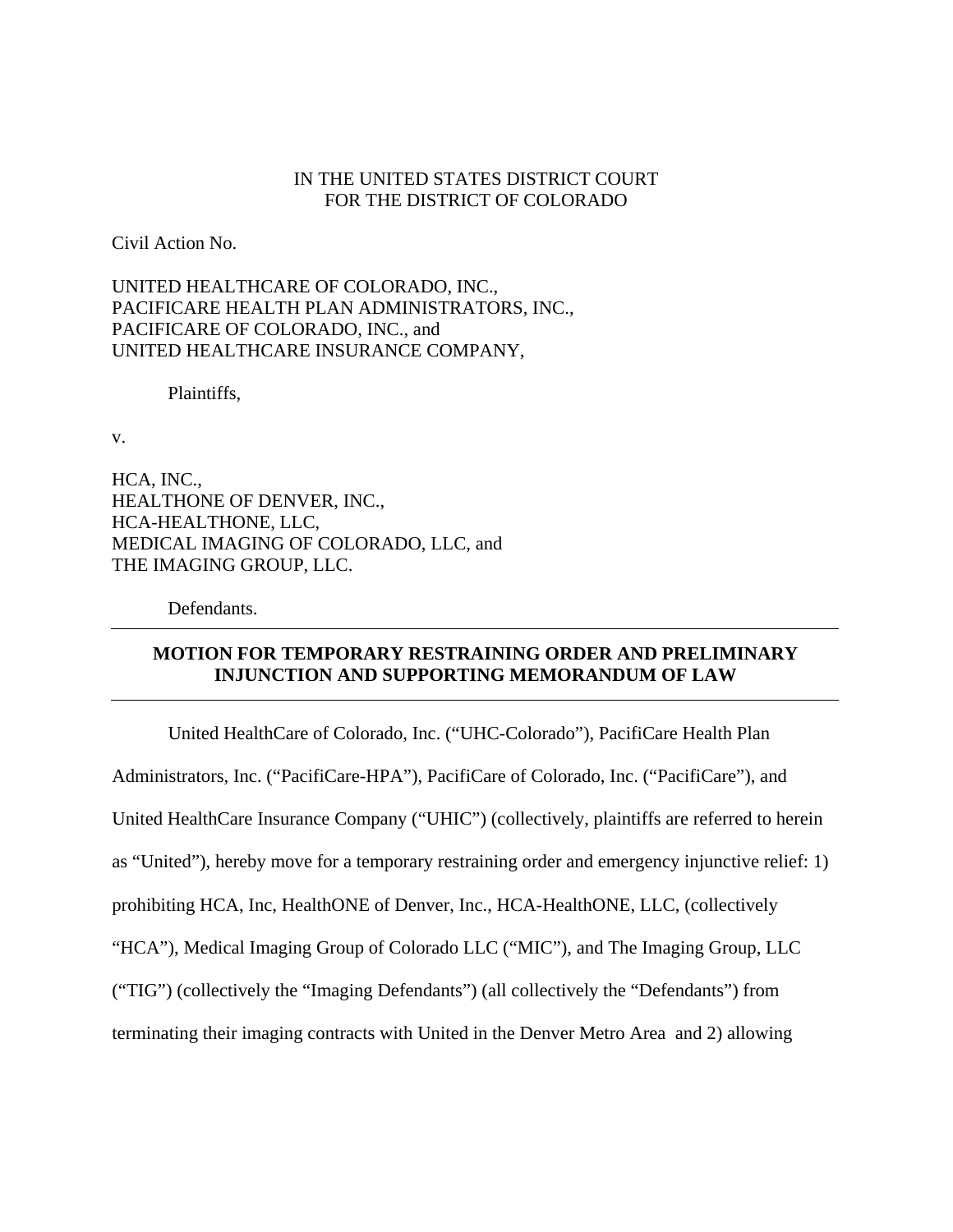United physical and telephonic access to its members who are patients in HCA facilities. In support, United states as follows.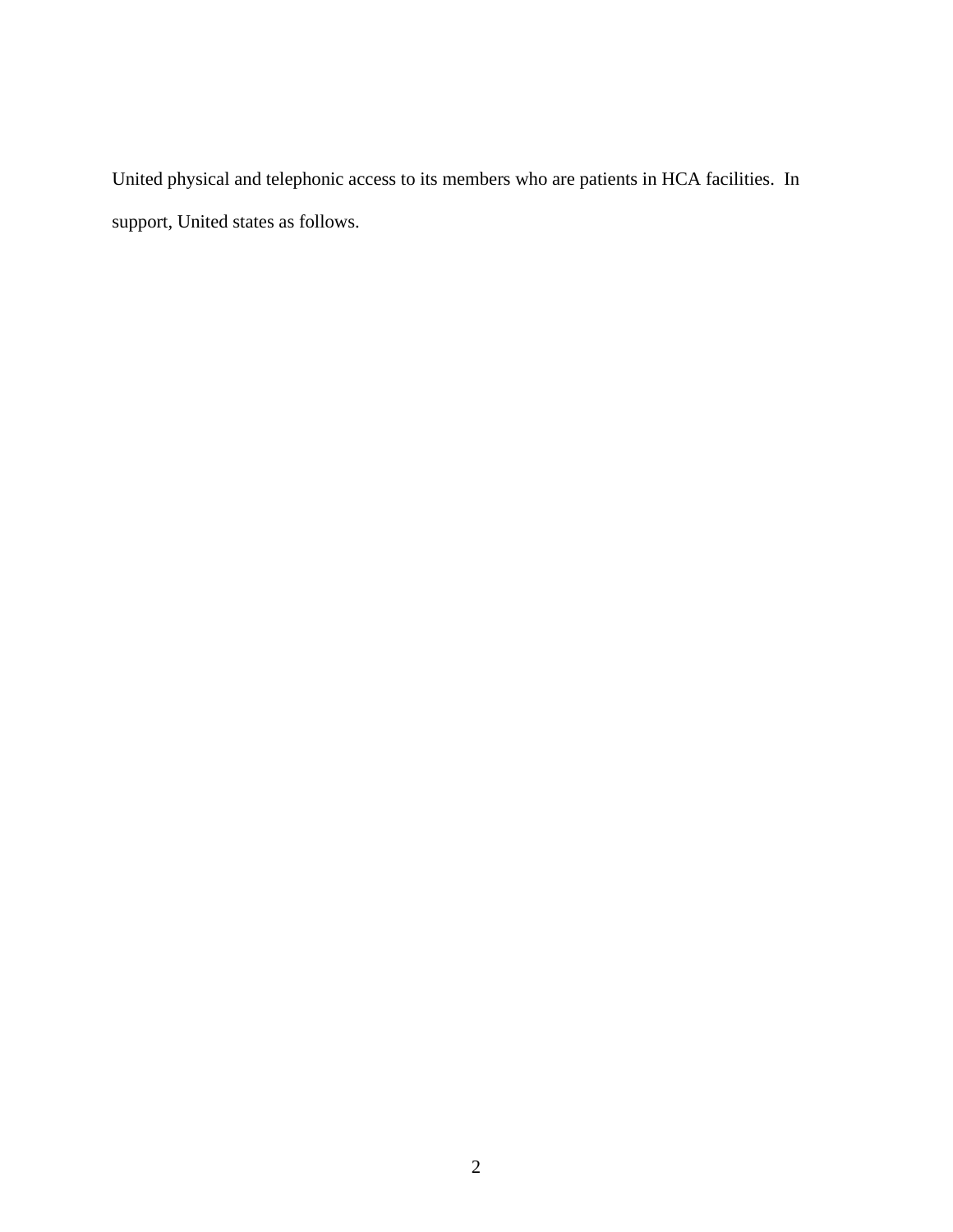#### **INTRODUCTION**

 Defendants control 70 percent of all locations in the Denver Metro Area where mammographies are performed. Defendants are now abusing that monopoly power in an effort to cause irreparable harm to both United and its members. Through its control of the Imaging Defendants, HCA has forced the termination of certain imaging contracts with United effective November 7 and 9, 2006, to strong-arm United into paying above market rates for HCA's hospital services. *See* Declaration of Lisa McDonnel ("McDonnel Decl.") ¶ 14. As additional punishment for not agreeing to pay above-market rates, HCA has unlawfully prevented United representatives from contacting and advising United member-patients at HCA facilities about the availability of other affordable health care options. *See* Declaration of Christopher Stanley, M.D. ("Stanley Decl.") ¶ 15. These and other acts stem from Defendants' monopoly position and will directly result in loss of customers to United, loss of reasonable access to mammography services and increased costs for health care consumers.

United can no longer sit back and hope that negotiations will resolve the situation, as irreparable harm is now imminent. Colorado's Department of Insurance requires United to notify its members on September 22, 2006 that the Imaging Defendants will become "out-ofnetwork" providers within 45 days. *See* Ex. A to Declaration of Greg Tamkin ("Tamkin Decl."). If Defendants are allowed to terminate the imaging contracts and to preclude United's ability to talk to and advise its member-patients, United stands to be irreparably harmed by the loss of customers, damage to its business and goodwill in the marketplace, and substantial diminution of its competitive position in the marketplace. Further, the health care consumers in Denver will face higher costs and limited choice for mammography services. United requests this Court to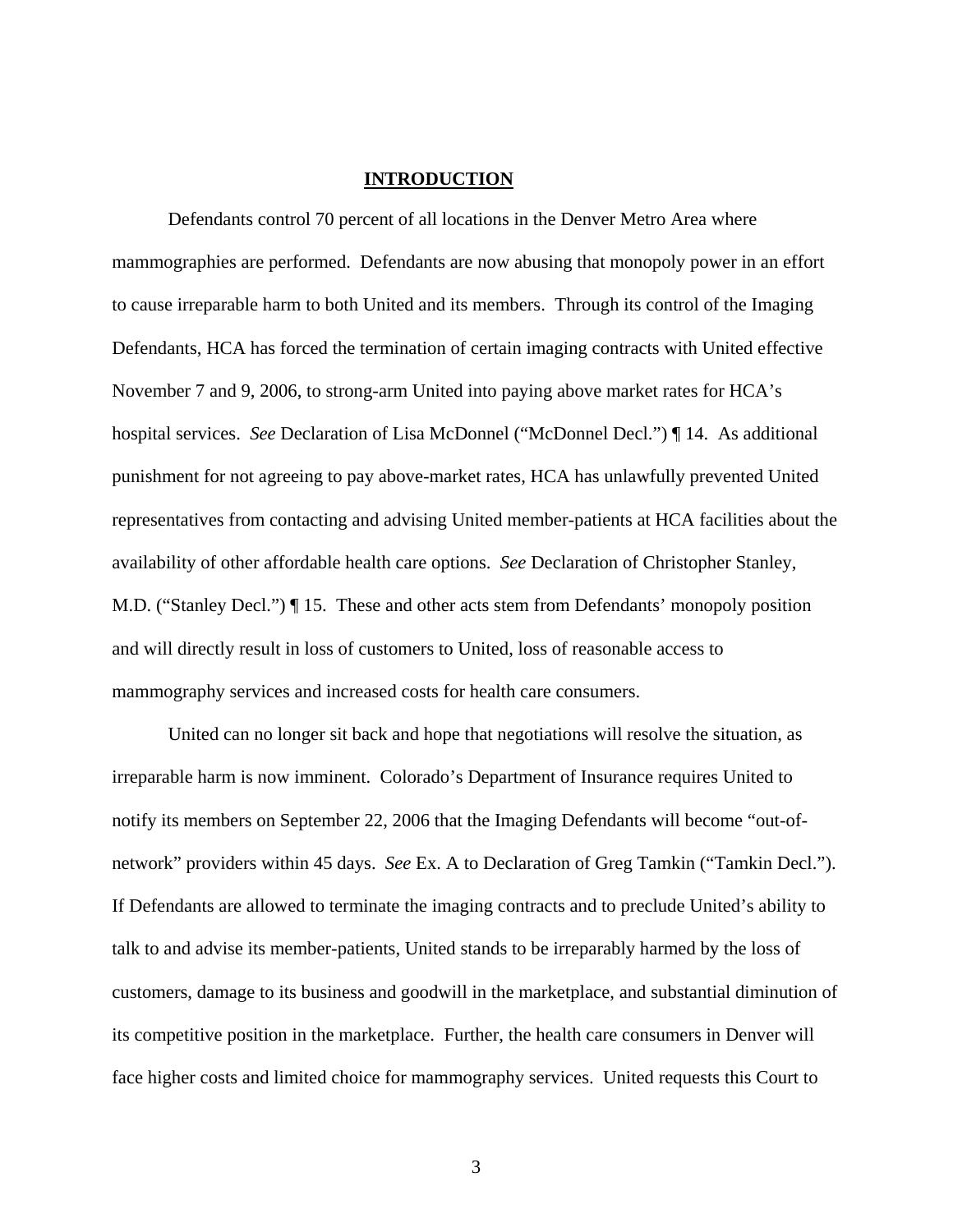maintain the status quo by entering an injunction prohibiting the Defendants from terminating their imaging contracts with United and from interfering with United's communications and access to its member-patients at HCA facilities.

## **FACTUAL BACKGROUND**

United contracts with providers like HCA to provide medical services at affordable rates for United's members throughout Colorado. In addition, PacifiCare-HPA and UHIC provide health care administration services to employers who self-fund health care benefit plans in order for their employees to access health care services. Within the Denver Metro Area, United has over 400,000 members of which over 200,000 are women. *See* Keyes Decl. ¶ 9. HCA owns or controls 7 hospitals, 11 ambulatory surgery centers, and more than 30 outpatient clinics, in addition to 20 imaging facilities in the Denver Metro Area ("Imaging Facilities"). *See* McDonnel Decl.  $\P$  6, 7. By its own admission, HCA has 70 percent of the market share for mammography services, and a substantial, if not monopoly, market share of ultrasound services. *See* Keyes Decl.  $\P$  5.

Beginning in 1998, United has contracted with HCA for the provision of general acute care hospital services and ambulatory surgery services through a number of hospital participation agreements ("Hospital Agreements"). *See* McDonnel Decl. ¶ 5. Health plans will enter "participating provider contracts" with providers, such as hospitals or imaging facilities, who agree to be part of a "network" of providers offering care to members at a negotiated discounted rate. *Id.* ¶¶ 9, 10. Members face significantly greater personal financial exposure when care is provided by out-of-network providers, i.e., providers not under contract with health plans, than when it is provided by in-network providers. *Id.*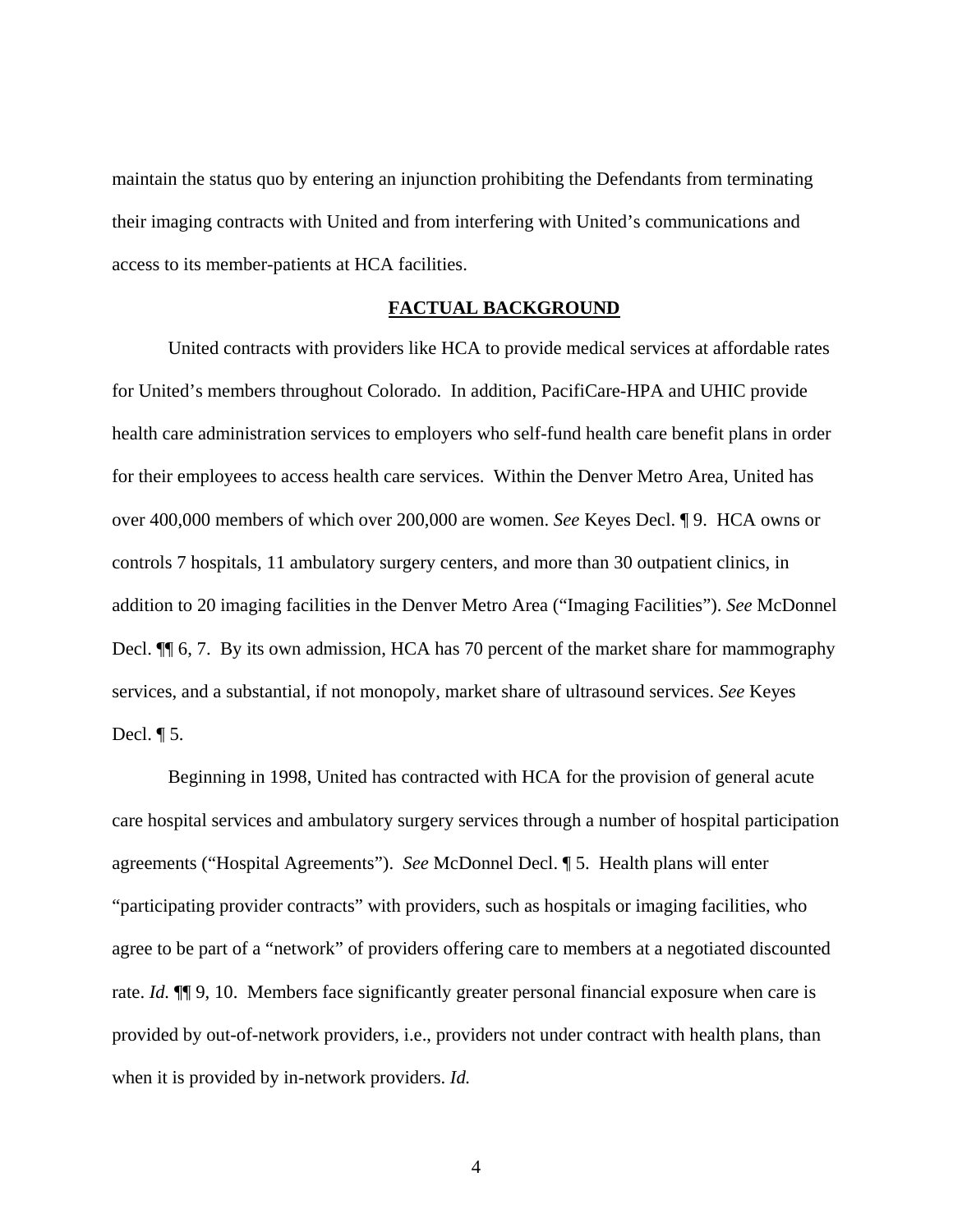HCA has repeatedly threatened to terminate and, in fact, has terminated the Hospital Agreements for the purpose of renegotiating substantially higher reimbursement rates. *Id.* ¶¶ 12, 13. On or about December 8, 2005, HCA terminated one of the Hospital Agreements, effective August 31, 2006, with "the intent of negotiations in the first quarter of 2006 on an Amendment that would become effective on 01 September 2006." *Id.* ¶ 12; Ex. B to Tamkin Decl. Similarly, on or about June 1, 2006, HCA terminated the remaining Hospital Agreements, also effective August 31, 2006. *See* McDonnel Decl. ¶ 12; Ex. C to Tamkin Decl*.*

During the latest round of failed negotiations, HCA demanded a rate increase for commercial business in excess of 35 percent over the next four years. United refused HCA's demand and countered with a proposal more consistent with inflation. *See* McDonnel Decl. ¶ 13. As a result, the termination of the Hospital Agreements became effective midnight August 31, 2006. *Id.*

In addition to the Hospital Agreements, UHC-Colorado and PacifiCare are parties to certain provider agreements with the Imaging Defendants—majority-owned and controlled subsidiaries of HCA—for the provision of imaging services, including but not limited to mammography services, to United members (the "Imaging Agreements"). *Id.* ¶ 5. The negotiations concerning the Imaging Agreements have historically been separate and apart from the Hospital Agreements negotiations. *Id.* ¶ 14.

But, following final termination of the Hospital Agreements by HCA, HCA separately caused the termination of the Imaging Agreements. *Id.* ¶ 14. On August 9, 2006, MIC notified United that HCA "has informed [United] that the [MIC] diagnostic centers shall be included in the [Hospital Agreement] currently being negotiated. In the event that an agreement is reached,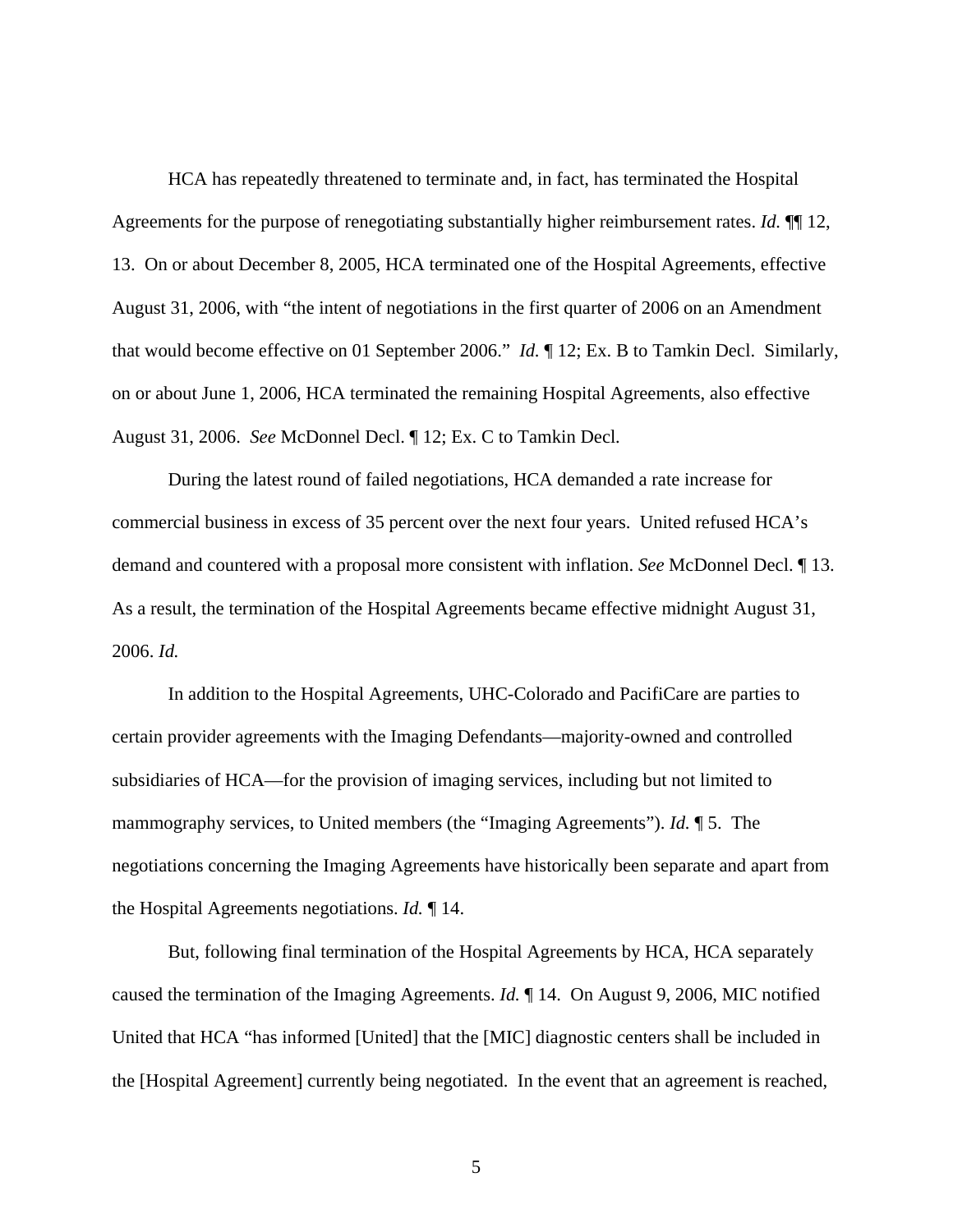the rates of the [MIC] centers will become effective on the effective date of the [Hospital Agreement]. If no agreement is reached then the [MIC] centers will be out of network on the termination effective dates mentioned above." *See* Ex. D to Tamkin Decl. Similarly, on August 11, 2006, The Imaging Group, LLC, notified United that their Imaging Facilities "will become non-participating [providers] with [United] as of 09 November 2006. In the event that negotiations successfully conclude with [United], Imaging Group centers will be included in the new agreement." *See* Ex. E to Tamkin Decl.

Thus, HCA has now, for the first time, tied the Imaging Agreements to the Hospital Agreements: If United wants the HCA Imaging Facilities to remain within the United network, then United must agree to the terms demanded by HCA under the Hospital Agreements. *See* McDonnel Decl. ¶ 14. Because of HCA's market power in mammography services, HCA is effectively demanding United to pay an "access fee" for United's members to have continued access to Defendants' imaging services, including vital mammography services, in the form of substantially higher hospital service rates (the "Mammography Access Fee"). HCA knew of its monopoly position in women's imaging services and the negative impact its decision to terminate the Imaging Agreements would have on United and its members. With respect to mammography services, HCA's list prices and the prices HCA charged to United were already at least twice the list prices and charged prices of non-HCA facilities for United in the Denver Metro Area. *Id.* ¶ 11. The payment of the Mammography Access Fee would make HCA's prices even higher.

HCA's unlawful conduct did not stop there. HCA has and continues to use its market power to intentionally drive customers away from United and to maintain its inflated prices. On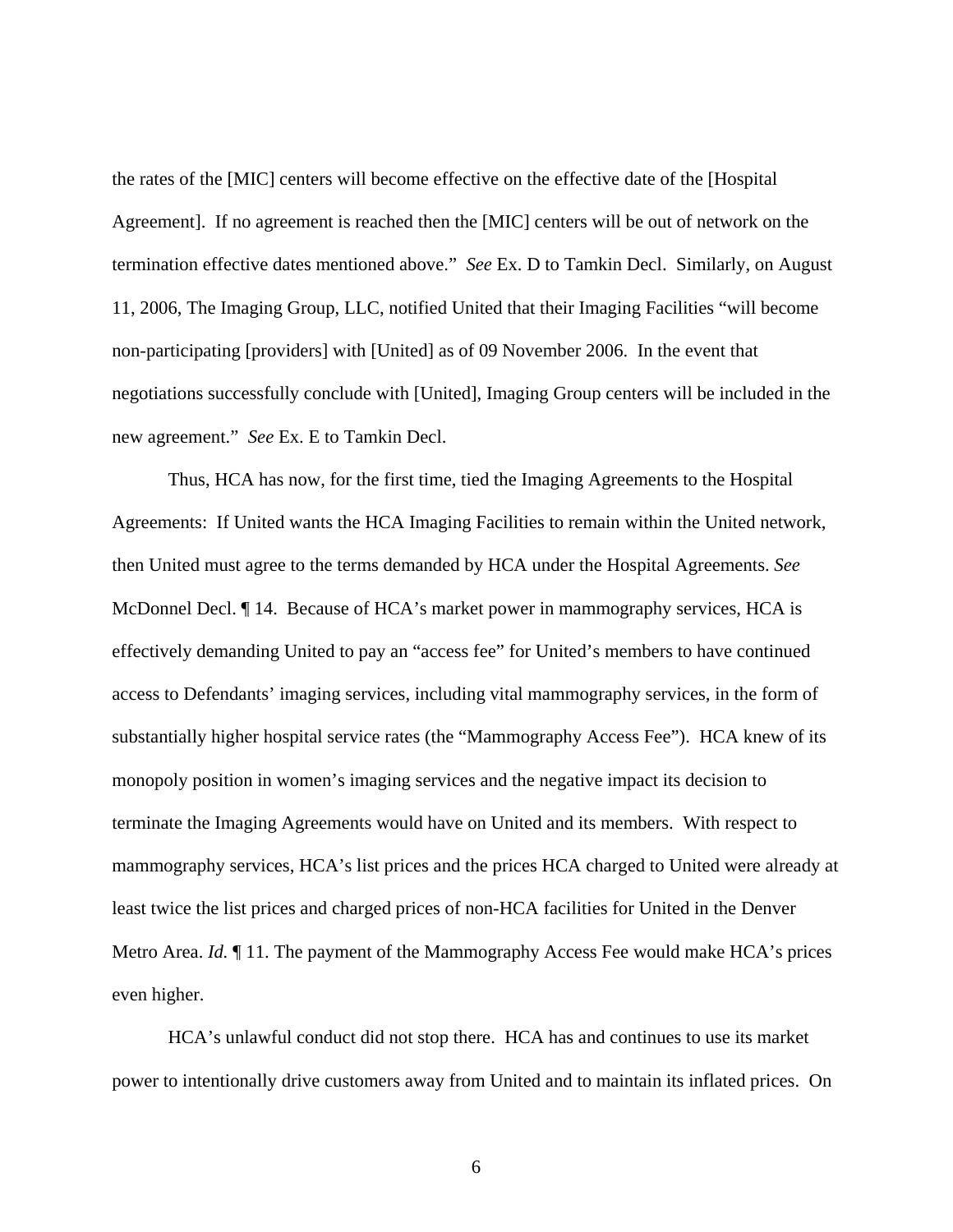July 21, 2006, during the ongoing Hospital Agreement negotiations between the parties, Leonard Kalm, Senior Vice President of Managed Care for HealthONE, sent an e-mail to a third-party health care insurance broker who sells insurance coverage to employers on behalf of United's competitors, to encourage the broker to contact United's customers and urge them to switch insurance carriers.

In the e-mail message, Mr. Kalm stated the following:

 $[T<sub>O</sub>:$  – I honestly give this an 80% chance of going to termination on 9/1. We met for 12 hours with no success, and both parties are preparing for 9/1. They are trying to redirect care, inform [patients]; we are telling docs not to move.; telling employers to complain, and *I am just about to term[inate] all the Invision/SallyJobe/Imaging Group locations that will remove 14 more sites from [United's] network. This will eliminate about 70% of where mammographies are done today and really the top-notch quality sites*. . . .

*See* Keyes Decl. ¶ 5 (emphasis added).

HCA took other predatory acts to punish United and ultimately drive customers away from United and to other health plans willing to comport with Defendants' anticompetitive demands. *See* Complaint ¶¶ 44-82. Specifically, on or about August 31, 2006, HCA abruptly stopped providing United with notice of United member admissions, barred United's Nurse Advocates access to United's members, and generally interfered with United's efforts to communicate with its members. *See* Stanley Decl. ¶ 14.

Prior to the termination of the Hospital Agreements and the Imaging Agreements, HCA notified United of member admissions to hospitals, permitted United to monitor its members' admissions through HCA's Meditech system, and registered United members on UHC-Colorado's website portal when admitting them to HCA facilities. *Id.* ¶ 9. These notifications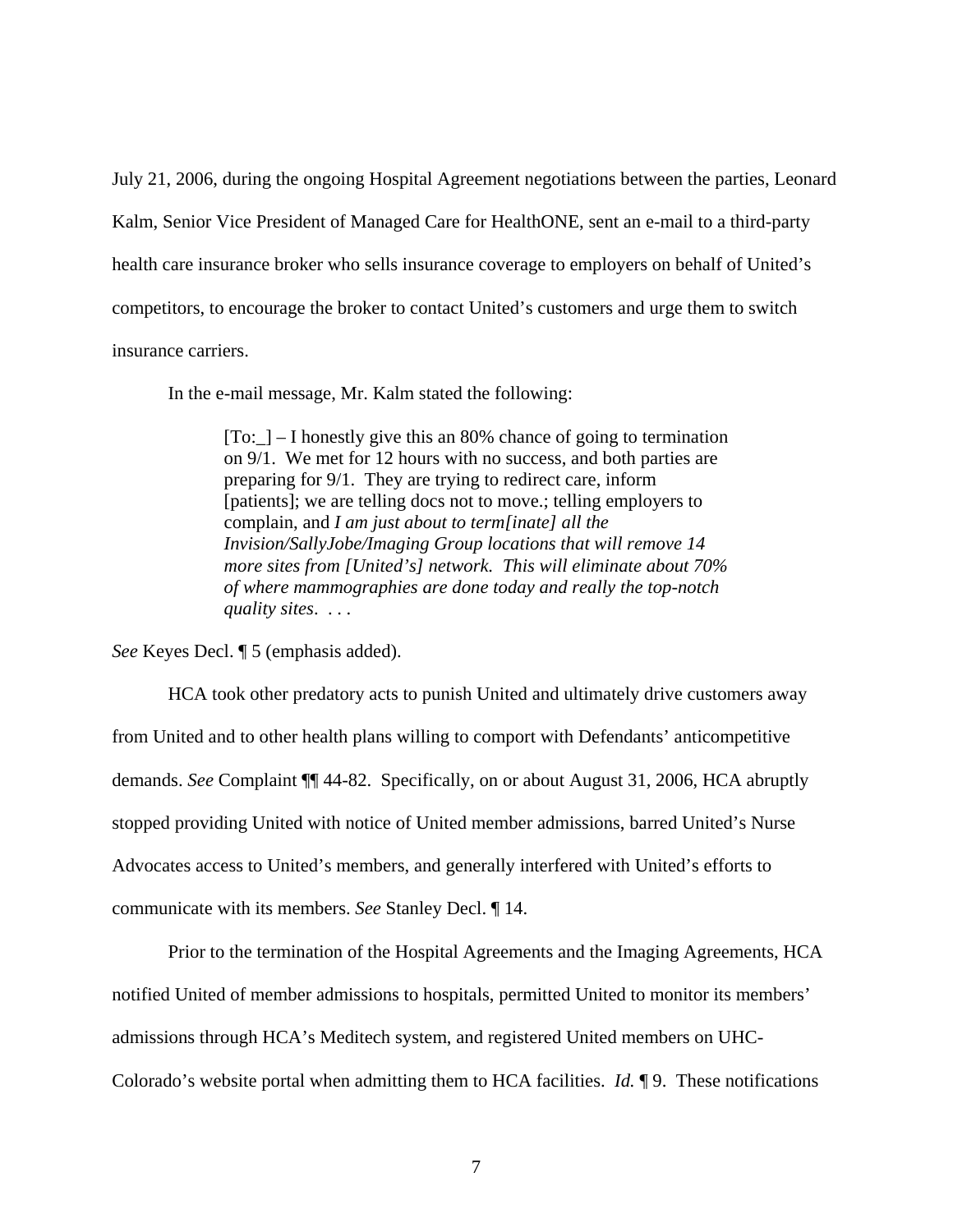permit United to assist members in navigating their way through the often confusing interactions between health care and insurance. *Id.* After knowing that its members have been admitted to an HCA facility, United contacts these members through its Nurse Advocates. *Id.* ¶¶ 9-11. Nurse Advocates advise patients who are United members on the terms of their coverage, suggest in-network alternate care services, and facilitate discharge planning. *Id.* The Nurse Advocates are a vital tool in coordinating disease management and care management programs and help the members themselves from paying higher out-of-network charges. *Id.* 

In fact, HCA historically provided United with access because it understood United's need to advise its members of their benefits. *Id.* Since August 31, however, HCA not only has refused to notify United of member admissions and denied United's Nurse Advocates access to members within HCA hospitals, but HCA has also refused to provide United representatives with member room numbers and has further refused to connect telephone calls from United representatives to hospitalized members. *Id.*

In spite of all of these and other unlawful acts, United was willing to negotiate new terms to a Hospital Agreement in order to avoid losing customers and prevent its members from facing higher costs and limited access to mammography services. As recent as September 11, 2006, United presented Defendants with a new contract proposal. *See* McDonnel Decl. ¶ 15. However, in spite of the fact that the parties have been negotiating, Defendants were unwilling to respond to United's proposal until September 22, 2006—the precise day when United, as mandated by Colorado Insurance law, must inform its members that Defendants' Imaging Facilities will cease to be part of the network as of November 9, 2006. *Id.* ¶ 15. Defendants know that by prolonging negotiations, HCA has timed its conduct to coincide with the highest volume of customer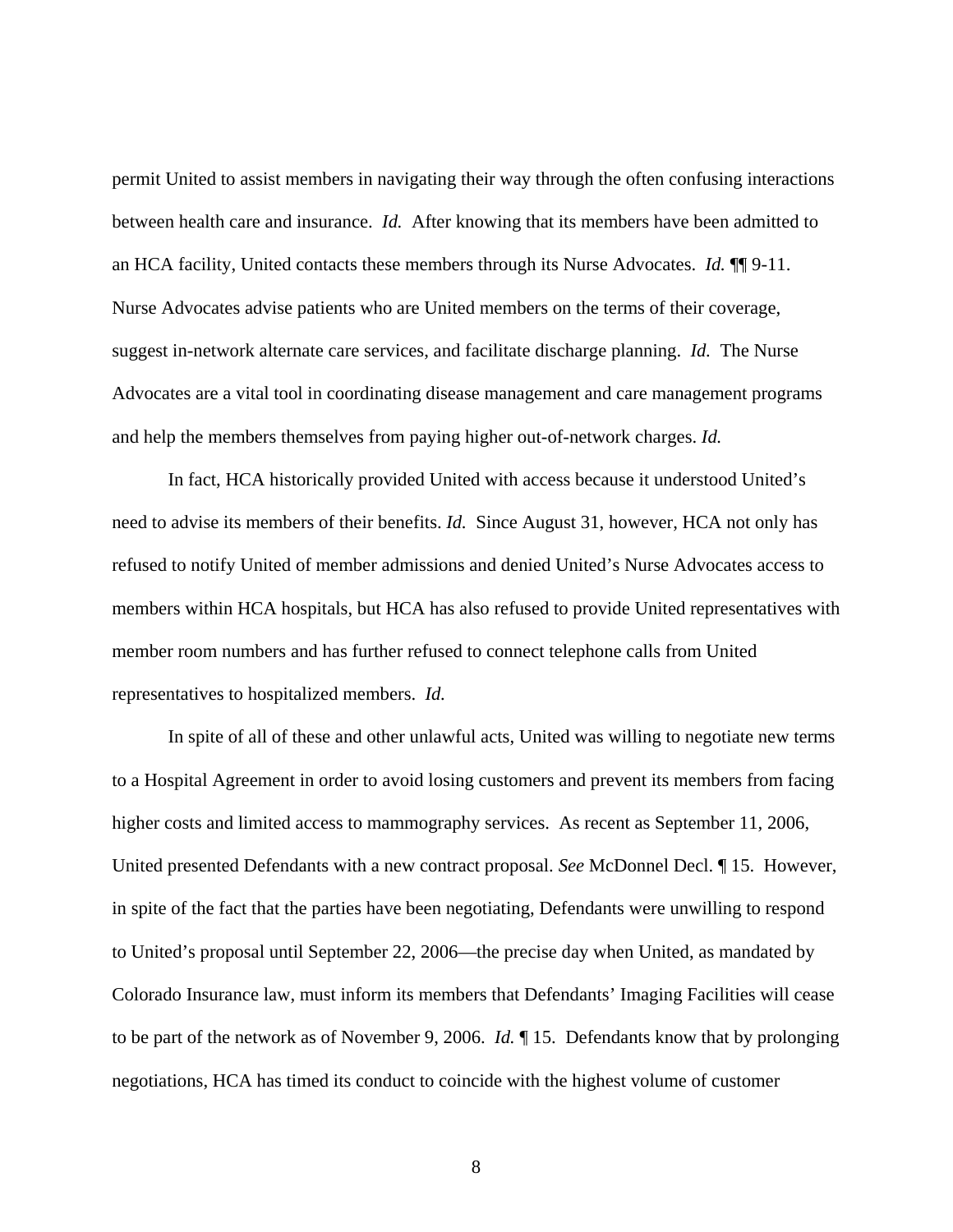renewals and new customer enrollments. HCA's conduct thus poses the maximum harm to United by forcing it to notify its customers of the loss of Defendants' Imaging Facilities from innetwork status during this high volume enrollment period, resulting in lost customers for United, and higher prices and less choices for consumers. Thus, HCA's conduct is a blatant attempt to drive a wedge between United and its customers and members. United has already lost customers and received numerous communications from employers and individuals that they will cease using United because of the loss of Defendants' facilities in United's network. *See* Keyes Decl. ¶ 6. As a result of Defendants' actions, United has no alternative but to bring suit. In conjunction with this motion, United has also filed a Complaint against Defendants alleging, among other counts, violation of Section 2 of the Sherman Act for monopolization and attempted monopolization and tortious interference with contract. *See* Complaint, Counts I-III ("Complaint").

#### **ARGUMENT**

United moves the Court for a temporary restraining order ("TRO") and preliminary injunction prohibiting Defendants from terminating their Imagining Agreements with United and allowing United physical and telephonic access to its members who are patients in HCA facilities. The standard for granting a TRO and preliminary injunction are the same. *Stevens v. Ocwen Fed. Bank FSB*, 2006 WL 1409139 (D. Utah, May, 17 2006);<sup>1</sup> *Kansas Hospital Ass'n v. Whiteman*, 835 F. Supp. 1548, 1551 (D. Kan. 1993).

A preliminary injunction is an equitable remedy available within the discretion of the trial court. *Lundgrin v. Claytor*, 619 F.2d 61, 63 (10th Cir. 1980). While it is an extraordinary

 $\overline{a}$ 

<sup>&</sup>lt;sup>1</sup> Pursuant to D.C.COLO.LCivR 7.1(D), a copy of the opinion is attached hereto as Ex. F to Tamkin Decl.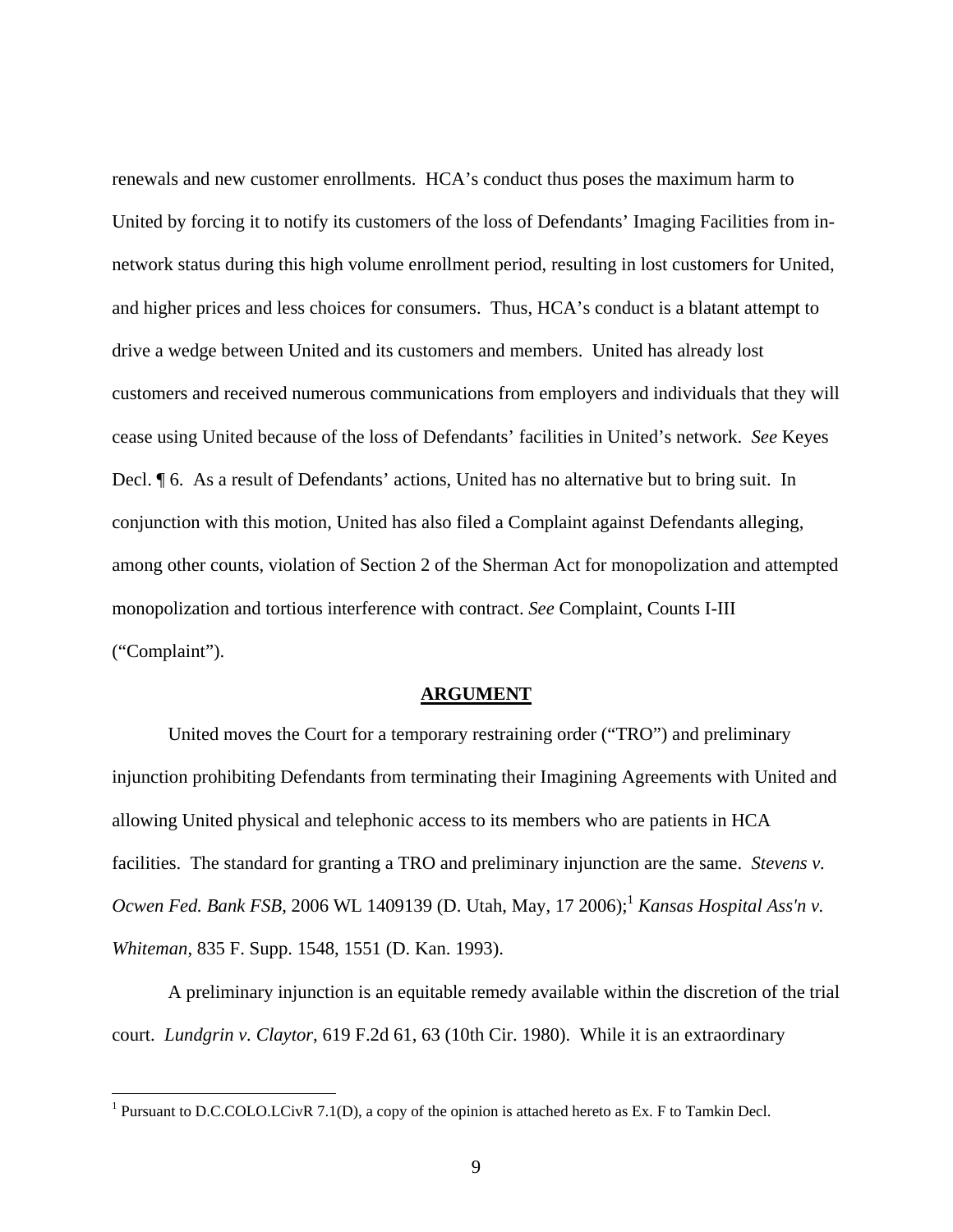remedy, an injunction should issue when the right to relief is clear and unequivocal. *Dominion Video Satellite, Inc. v. Echostar Satellite Corp.,* 269 F.3d 1149, 1154 (10th Cir. 2001). The movant need only make a *prima facie* showing of a probable right to the ultimate relief and a probable danger of injury if the motion is denied. *Big O Tires, Inc. v. Bigfoot 4X4, Inc.*, 167 F.Supp.2d 1216, 1221 (D. Colo. 2001).

Ordinarily, the party seeking relief should demonstrate: (1) that it has a substantial likelihood of success on the merits; (2) that it will suffer irreparable harm unless the preliminary injunction is issued; (3) that the threatened injury outweighs the harm the preliminary injunction might cause the opposing party; and (4) that the preliminary injunction if issued will not adversely affect the public interest. *Prairie Band of Potowatomi Indians v. Pierce*, 253 F.3d 1234, 1246 (10th Cir. 2001). However, that standard is lessened if the injunction does not seek to change the status quo, seek mandatory relief, or seek all the relief sought in the complaint, and in such cases the courts are to closely scrutinize the exigencies of the case. *O Centro Espirita Beneficiente Uniao Do Vegetal v. Ashcroft*, 389 F.3d 973, 975-76 (10th Cir. 2004). The status quo is defined as the "last uncontested status between the parties which preceded the controversy." *SCFC ILC, Inc. v. Visa USA, Inc.*, 936 F.2d 1096, 1098 (10th Cir. 1991).

The lightened standard applies in this case. United does not seek to alter the status quo. To the contrary, United wishes to preserve the status quo by preventing HCA from terminating the Imaging Agreements and barring the Nurse Advocates from contacting United members who are patients at HCA facilities – which was the status between the parties before the termination of the Hospital Agreements became effective. Nor does United seek any mandatory relief. The relief United seeks is prohibitive, requiring HCA to suspend its termination of the Imaging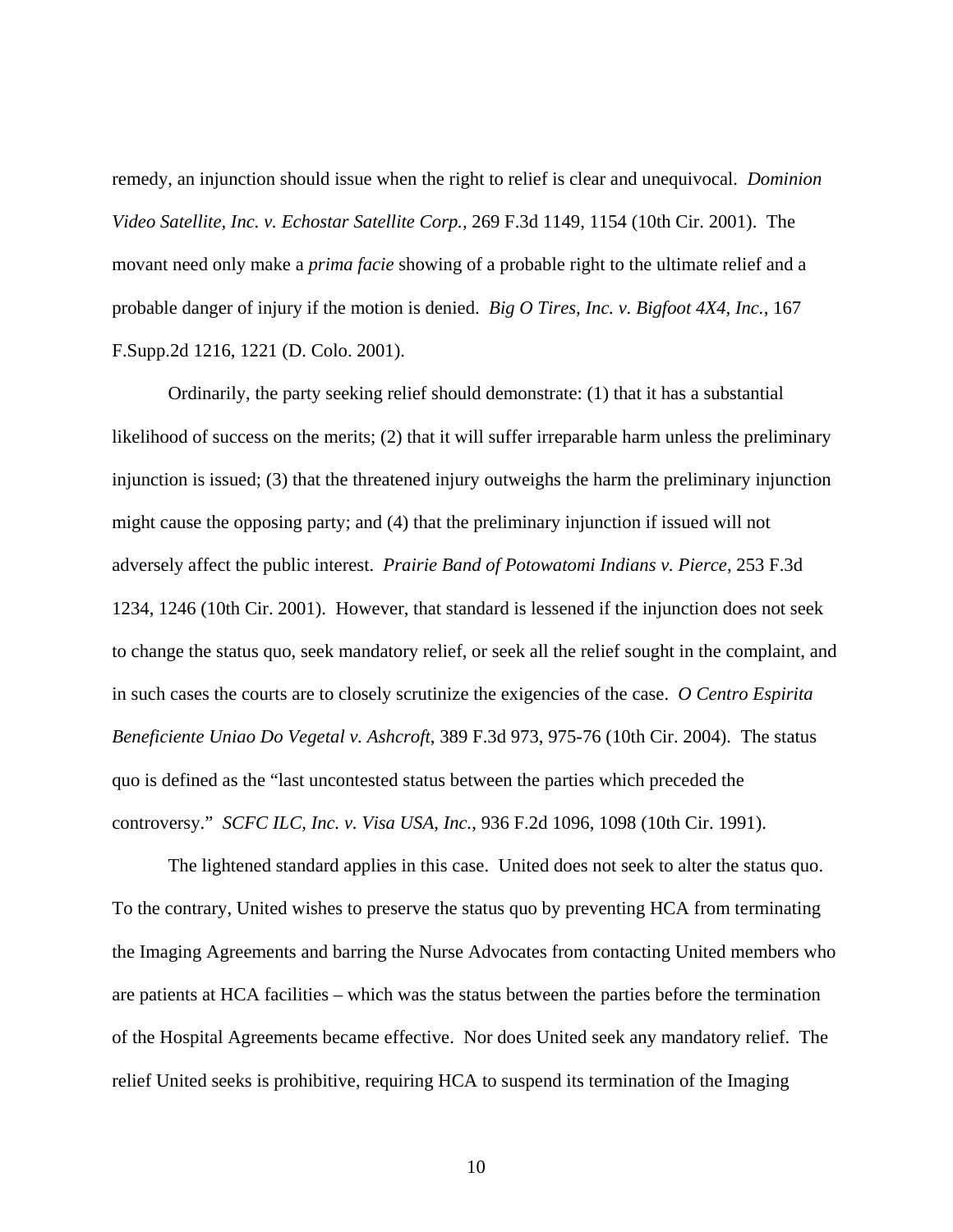Agreements and cease preventing United's Nurse Advocates from contacting United members. Lastly, United does not seek all of the relief demanded in its Complaint through its request for a preliminary injunction. The Complaint seeks additional relief, including monetary damages.

All four elements for injunctive relief are satisfied here. The Court should enjoin and temporarily restrain Defendants' wanton violations of antitrust law that harm United and its members. Defendants are capitalizing on their market power to squeeze United and its members out of access to vital mammography services to the detriment of United, its business interests, its members and health care consumers throughout the Denver Metro Area.

#### **I. United Is Likely To Succeed On The Merits Of Its Claims**

### **A. Mammography Services - Violations of Antitrust Law**

To state a claim under Section 2 of the Sherman Act for illegal monopolization, a plaintiff must allege the defendant: (1) possesses monopoly power in the relevant market, and (2) has willfully acquired and maintained that power as distinguished from growth or development of a superior product, business acumen, or historic accident. *See Unites States v. Grinnell Corp.*, 384 U.S. 563, 572-82 (1966). As an initial threshold, a plaintiff must also establish that they have "antitrust standing." In other words, has the plaintiff suffered an "antitrust injury" which is an "injury of the type the antitrust laws were designed to prevent and that flows from that which makes defendants' acts unlawful." *B-S Steel of Kan. v. Tex. Indus., Inc.*, 439 F.3d 653, 667 (10th Cir. 2006) (quotations omitted). However, under § 16 of the Clayton Act, injunctive relief is "available even though the plaintiff has not yet suffered actual injury." *Zenith Radio Corp. v. Hazeltine Research, Inc.*, 395 U.S. 100, 130 (1969). A plaintiff "need only demonstrate a significant threat of injury from an impending violation of the antitrust laws or from a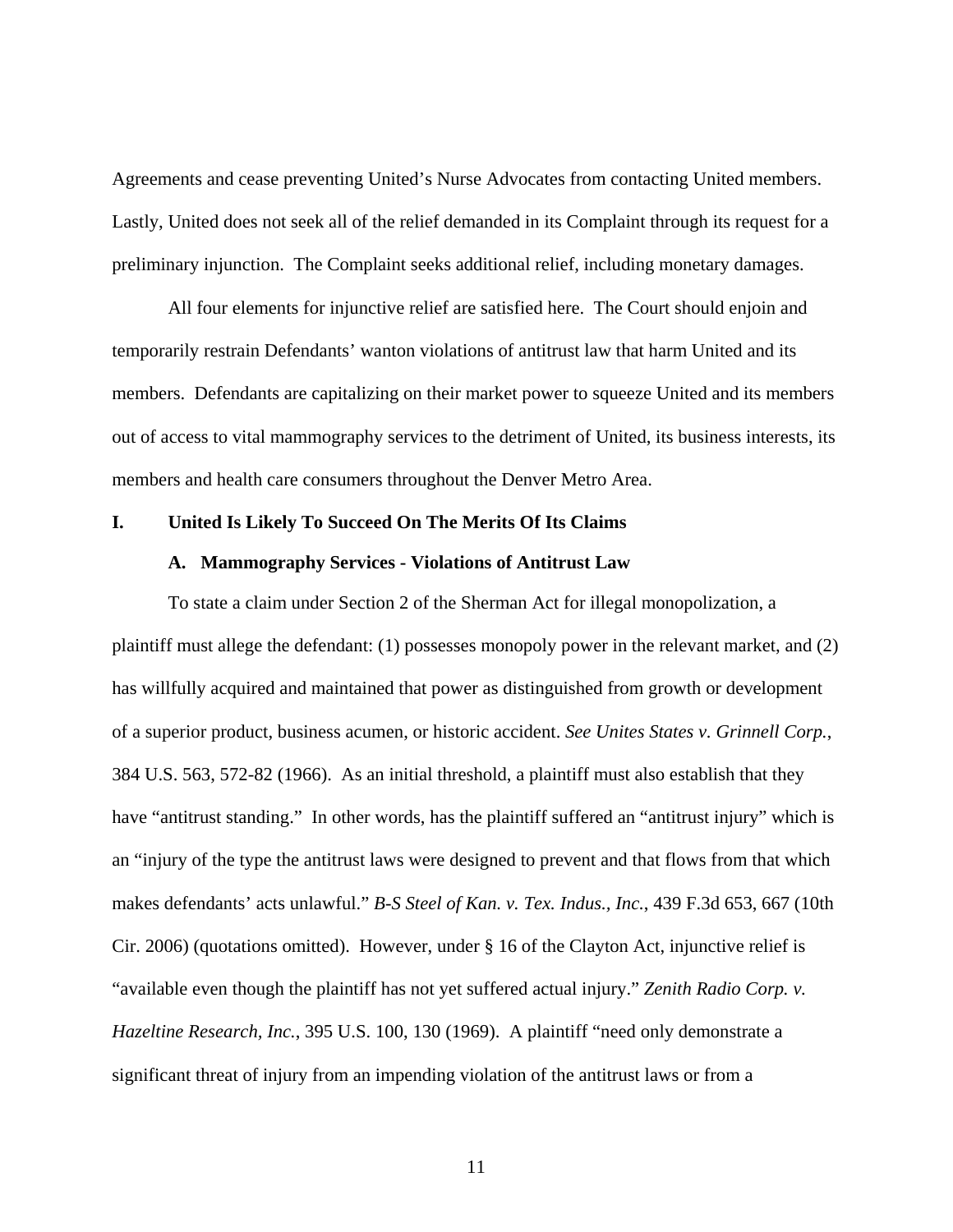contemporary violation likely to continue or recur." *Id.* In the context of injunctive relief, the Tenth Circuit has delineated the following factors a plaintiff must establish to have antitrust standing: "(1) the causal connection between the antitrust violation and the plaintiff's [potential] injury; (2) the defendant's intent or motivation; (3) the nature of the plaintiff's [potential] injury; [and] (4) the directness . . . of the connection between the plaintiff's [potential] injury and the market restraint resulting from the alleged antitrust violation." *B-S Steel,* 439 F.3d at 667 (citing to *Roman v. Cessna Aircraft Co.*, 55 F.3d 542, 543 (10th Cir. 1995)).

## **1. United has antitrust standing as Defendants willfully engaged in conduct directly resulting in antitrust injury**

Defendants have engaged and continues to engage in a systematic pattern of predatory behavior designed to maintain monopoly prices and to drive business away from United to other health plans in order to maintain higher than market prices. "In this circuit, monopoly power is defined as the ability to control prices and exclude competition." *Bacchus Indus., Inc. v. Arvin Indus., Inc.*, 939 F.2d 887, 894 (10th Cir. 1991). Defendants' actions and monopoly power are the direct cause of the antitrust injuries of higher prices and less availability of affordable mammography services. But for Defendants' monopoly power and willingness to condition access to mammography services, at an already inflated rate, on the payment of the Mammography Access Fee, United and its members would not be faced with higher prices for mammography services nor would United lose customers. In fact, United has already received notice from customers that they intend not to renew their insurance with United because of the loss of Defendants from United's network. *See* Keyes Decl. ¶ 6.

Even before discovery, United has evidence that Defendants have blatantly abused its monopoly power and displayed its intent to drive customers away from United and to keep its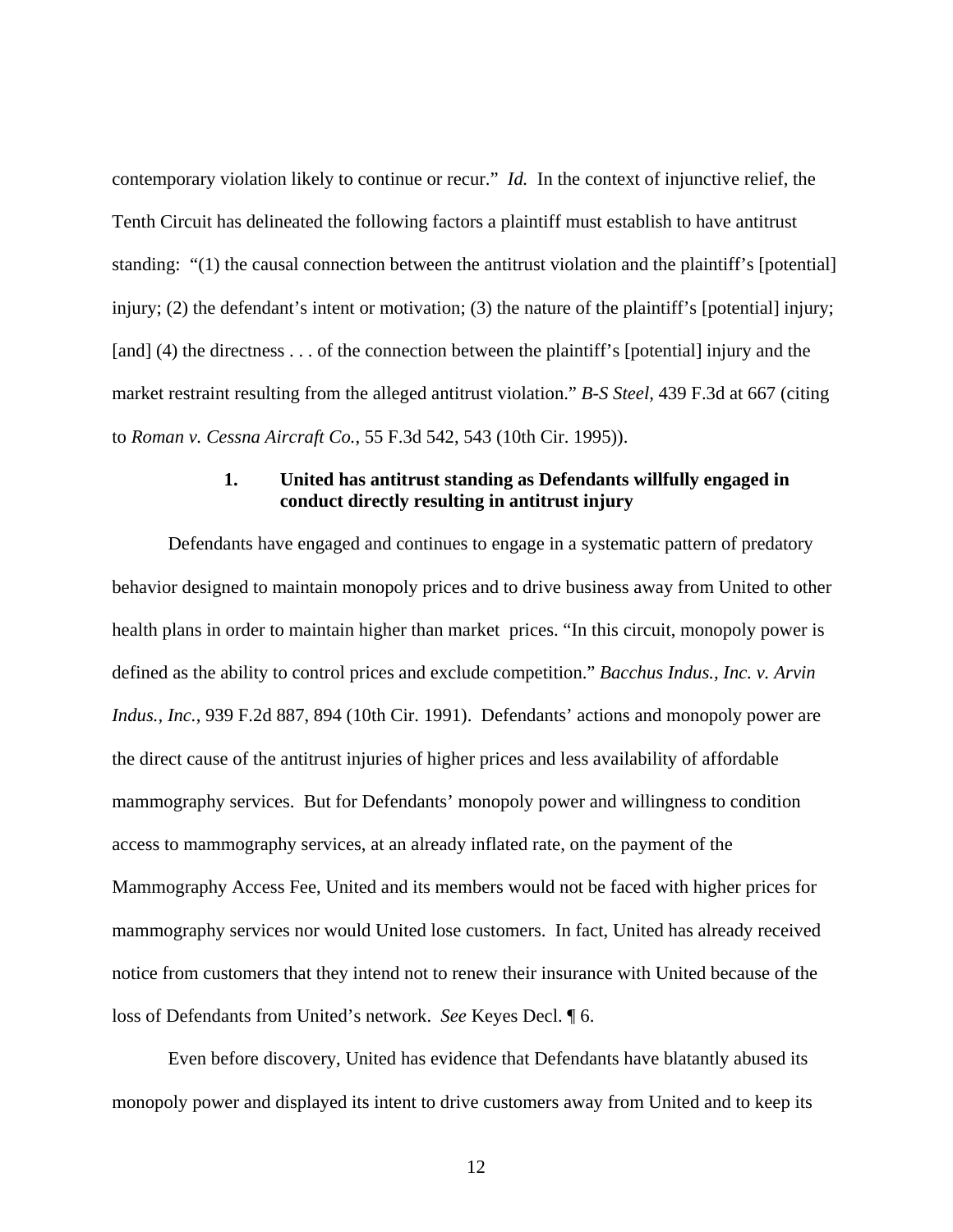prices inflated. Defendants' Mr. Kalm admitted the impact of his termination of the Imaging Agreements: "This will eliminate about 70% of where mammographies are done today." *Id*. ¶ 5. But Defendants were not content with just terminating a contract with a health plan, an act that by itself might not rise to the level of antitrust injury. Rather, Defendants intended to drive customers away from a health plan that dared stand up to its extortion. After arming the thirdparty health care insurance broker with this information that Defendants were terminating the Imaging Agreements, Mr. Kalm informed that person that he/she should obtain a list of United customers ("500 employer groups") that Mr. Kalm previously obtained unlawfully from United and sent to one of United's competitors, Great-West Life & Annuity Insurance Company ("Great West"). With that list, Mr. Kalm implored the third-party health care insurance broker to urge those customers to switch carriers. Mr. Kalm encouraged this broker to "[P]lease help move business. Call them. Go for it." These actions, among others, have resulted in and will likely result in additional lost customers to United. *Id.* ¶ 5; Complaint ¶¶ 44-82, Counts 4-6 (identifying other predatory acts and claims for tortuous interference and conversion).

The fact that United has already lost a number of customers resulting from the loss of Defendants as hospital services providers, in a relevant market in which Defendants *only* have approximately 35 percent of the market, is compelling evidence as to the likelihood of additional customers leaving United due to the loss of Defendants' mammography services, a market in which Defendants have 70 percent of the market. *See, e.g., Blue Cross and Blue Shield v. Marshfield Clinic*, 152 F.3d 588, 590 (7th Cir. 1998) (upholding grant of injunctive relief where plaintiff could not identify damages, noting "a common reason why the damages remedy is inadequate is that the plaintiff is unable to quantify the harm that the defendant's practice has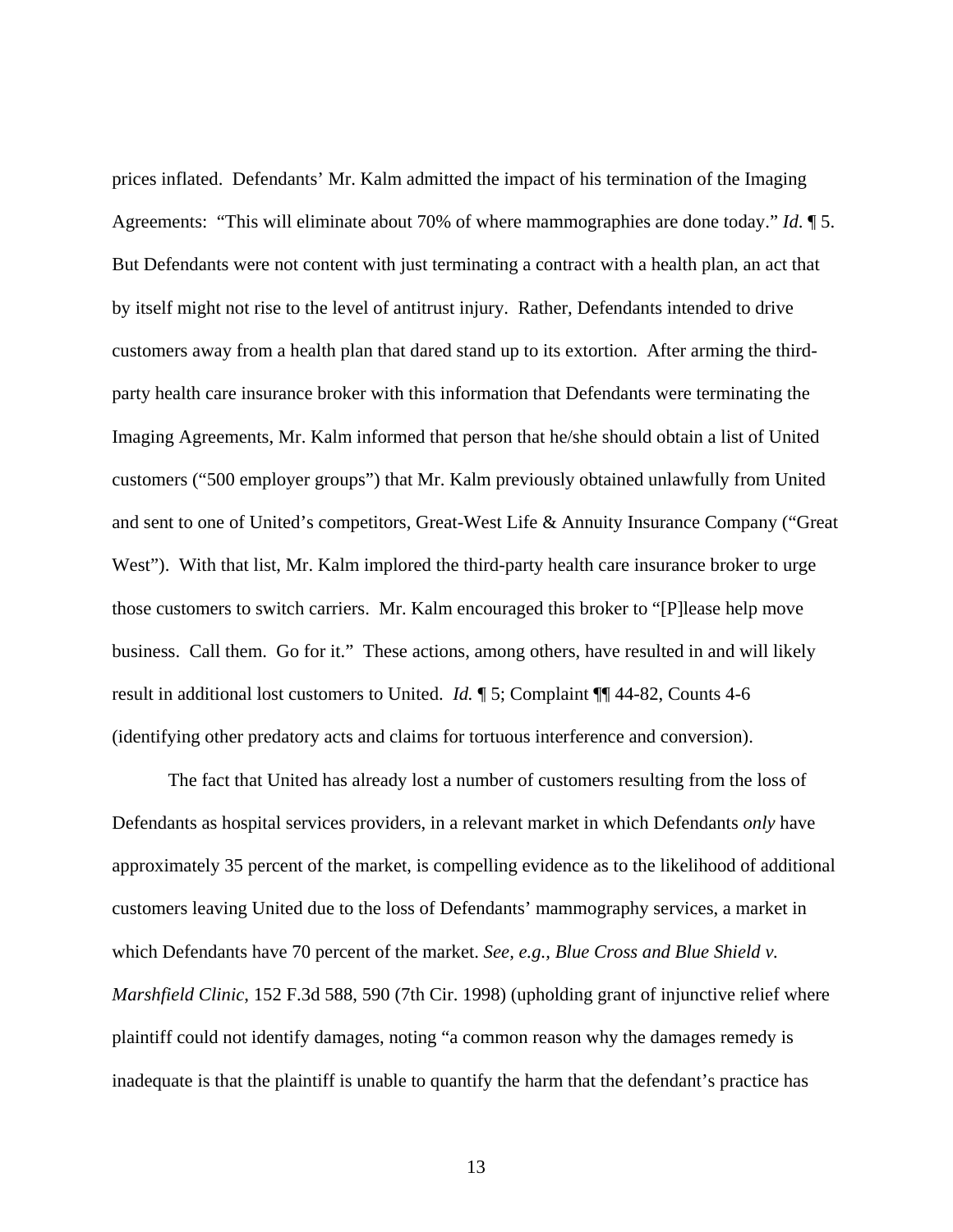inflicted or *will inflict* on him") (emphasis added); *see also B-S Steel,* 439 F.3d at 667 (noting plaintiff seeking injunctive relief need only establish "potential" injury). The impact of Defendants' behavior is: (1) United members will have fewer affordable choices for mammography services and (2) health care consumers in the Denver Metro Area, generally, will have fewer affordable health insurance options for mammography services, if they choose to go to a health insurance carrier willing to pay Defendants' rates. The alleged antitrust injury to competition is precisely the type of injury the antitrust laws are designed to prevent, namely, increased prices for consumers and reduced output and choices. *See, e.g., Full Draw Productions v. Easton Sports, Inc.*, 182 F.3d 745, 754 (10th Cir. 1999) (noting that lost output and choice for consumers as the type of anticompetitive conduct the antitrust laws were designed to prevent, holding plaintiffs adequately alleged that defendants conduct deprived "consumers of their preexisting choices in the market")*.* For these reasons, United has antitrust standing to bring a Section 2 claim against Defendants. $^{2}$ 

## **2. Defendants possess or will likely achieve monopoly power in mammography services**

For purposes of a Section 2 claim, the plaintiff must first identify the relevant service market and the relevant geographic market. The relevant product market is "determined by the reasonable interchangeability of use or the cross-elasticity of demand between the product itself and substitutes for it." *Brown Shoe v. United States*, 370 U.S. 294, 325 (1962). United has alleges that Defendants possess monopoly power in mammography services in the Denver Metro

 $\overline{a}$ 

 $2^{2}$  Because United is seeking injunctive relief under Section 16 of the Clayton Act, it need not establish that it is also the most efficient plaintiff to enforce the antitrust laws. Regardless, as a purchaser of mammography services for over 200,000 women members, United is best positioned to enforce the antitrust laws against Defendants. *See, e.g., Abraham v. Intermountain Health Care*, No. 05-4043 at 35-36 (10th Cir. Sept. 6, 2006) (noting potential plaintiffs better suited to bring an monopolization claim include competitors and consumers of the relevant service).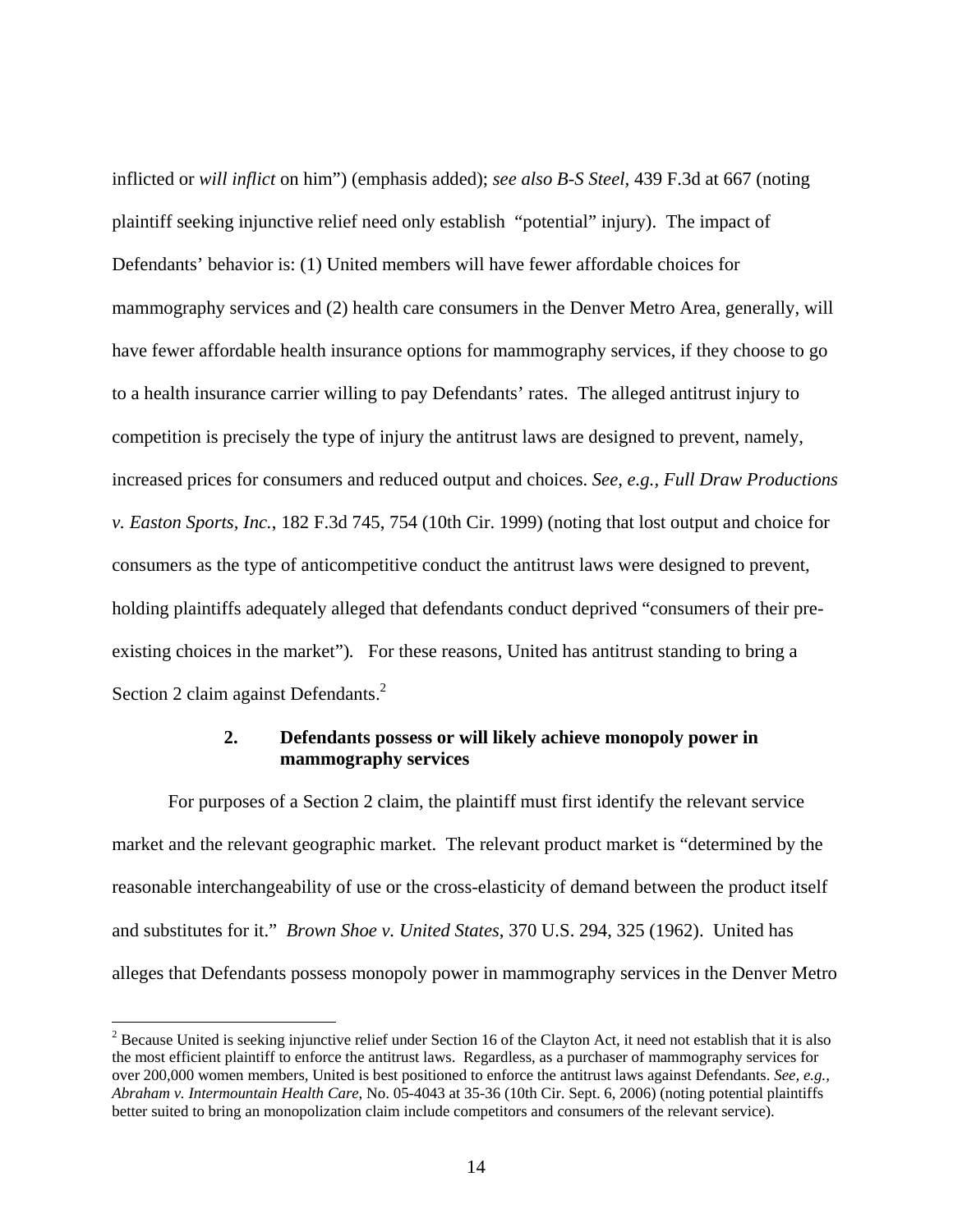Area. Mammography services are a distinct diagnostic procedure performed using a mammography machine and conducted on women to screen and diagnose breast-disease, such as breast cancer, with no readily available alternatives. The relevant geographic market is "that geographic area 'to which consumers can practically turn for alternative sources of the product and in which the antitrust defendants face competition.'" *Fed. Trade Comm'n v. Freeman Hosp.*, 69 F.3d 260, 268 (8th Cir. 1995) (citations omitted). The geographic market must reflect "commercial realities of the industry." *Brown Shoe*, 370 U.S. at 336. As the Supreme Court has indicated a key question in determining a geographic market is "where does a potential *buyer* look for potential suppliers of the service – what is the geographical area in which the *buyer* has, or, in the absence of monopoly, would have, a real choice as to price and alternative services?" *Grinnell Corp.,* 384 U.S. at 588-89 (emphasis added). Courts have often considered where buyers, such as United, purchase services to define the geographic market. *See United States v. Rockford Memorial Corp.*, 717 F. Supp. 1251, 1262-63, 1277 (N.D. Ill. 1989) (determining the relevant geographic market by considering admitting patterns of physicians and the preference of third party payers); *California v. Sutter Health System*, 130 F. Supp. 2d 1109, 1129-31 (N.D. Cal. 2001) (analyzing managed care organizations, "the true consumer of acute inpatient services," and the admitting privileges of physicians to determine the relevant geographic market); *see also FTC v. Tenet Health Care Corp.*, 186 F.3d 1045, 1055 (8th Cir. 1999) (assessing the "commercial realities," the Eighth Circuit criticized the district court's evaluation of the relevant geographic market for failing to consider the impact managed care and health plans have on patient choice of alterative providers).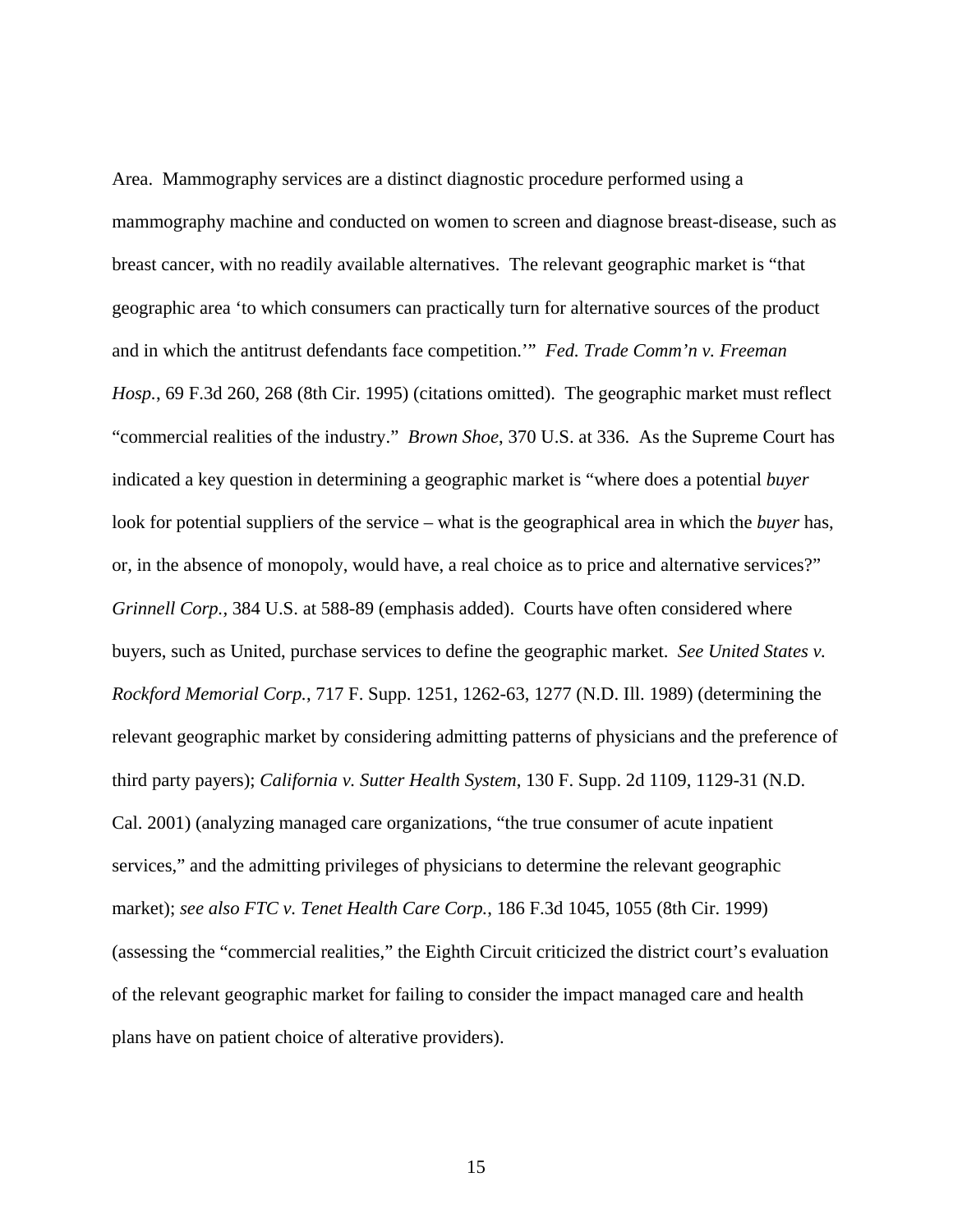In this case, United has identified the relevant geographic market as the "Denver Metro Area" comprised of the following six counties: Adams, Arapahoe, Broomfield, Denver, Douglas, and Jefferson. *See* McDonnel Decl. ¶ 6. Within the Denver Metro Area, by Defendants' own admission, Defendants possess 70 percent of the mammography services. *See* Keyes Decl. ¶ 5; *see also Colo. Interstate Gas Co. v. Natural Gas Pipeline Co. of Am.*, 885 F.2d 683, 694 n.18 (10th Cir. 1989) (noting that monopoly power generally exists when defendant controls 70 to 80 percent of the relevant market). This court has inferred monopoly power based on "a firm's possession of a dominant share of the relevant market, which is protected by entry barriers." *Nobody in Particular Presents, Inc. v. Clear Channel Commc'n., Inc.*, 311 F. Supp.2d 1048, 1098 (D. Colo. 2004). This court has recognized also that "the ability to raise prices above the industry average while increasing market share demonstrates entry barriers and a potential ability to control prices." *Id.* at 1100.

Here, Defendants have been able to extract prices for mammography services from United which are twice as high as other mammography providers, while maintaining a commanding 70 percent market share. In addition to Defendants' ability to raise and maintain prices above the industry average, Defendants have used other means to bar competition that would undermine its market power. Specifically, the Imaging Defendants are joint ventures between HCA and large radiology practice groups in which HCA has majority ownership. Imaging Facilities require radiologists to read diagnostic tests and supervise the provision of imaging services. By locking up radiologists through joint ventures and preventing such radiologists from either owning other Imaging Facilities or providing professional radiology services at other imaging facilities, Defendants have put prospective competitors at a distinct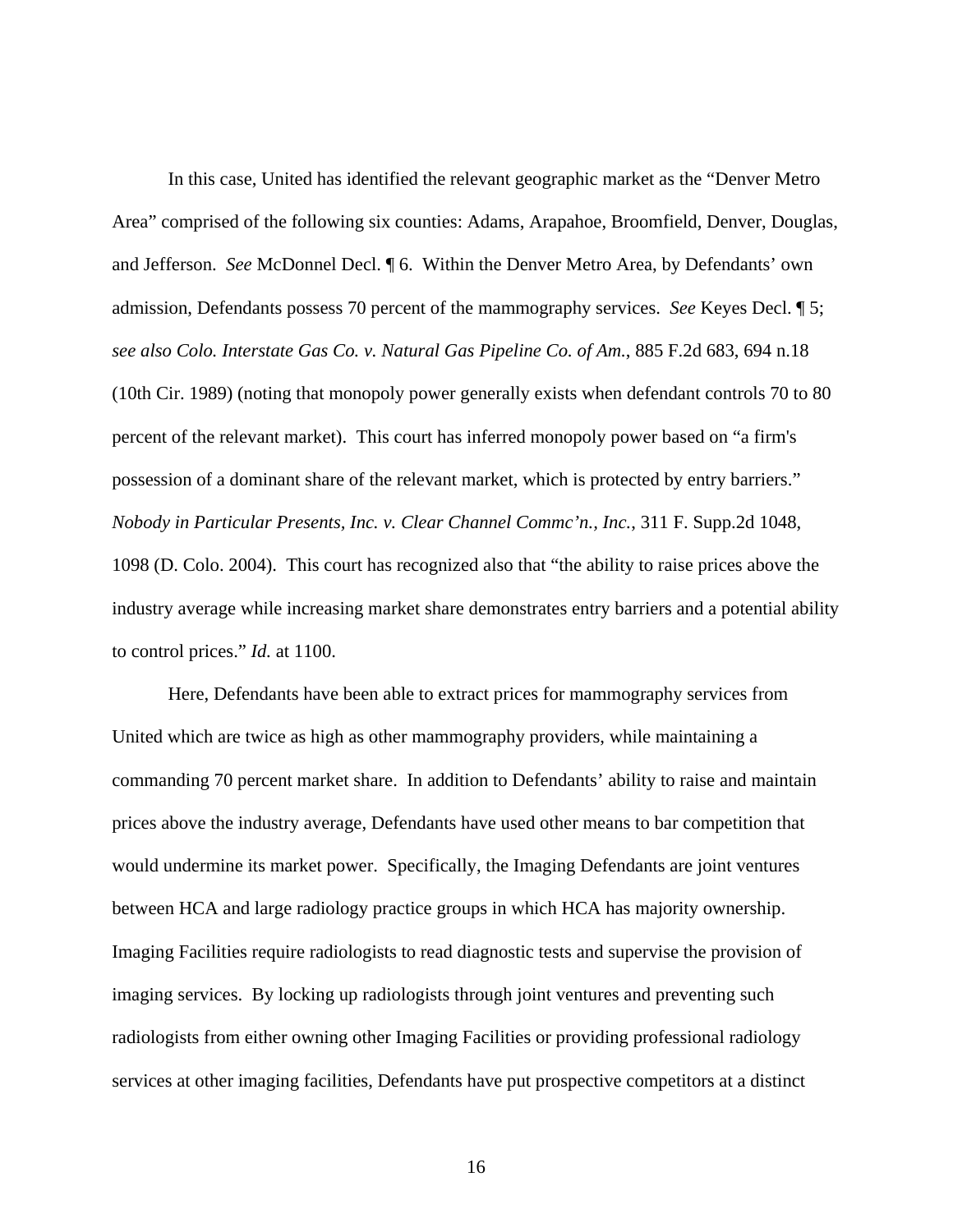disadvantage in the Denver Metro Area. *See* McDonnel Decl. ¶ 7; *see also McKenzie-Willamette Hospital v. PeaceHealth*, 2004 U.S. Dist. LEXIS 20980, at \*18-20 (Dist. Ore. Oct. 13, 2004) (identifying monopolist defendant hospital's physician contracting behavior as example of defendant's predatory acts).<sup>3</sup> Defendants have also created barriers to entry through its contracting behavior with third-party insurance carriers. Defendants have required insurance carriers to enter provider contracts on an exclusive basis, prohibiting the carriers from contracting with competing imaging providers within a certain geographic market in which Defendants also provide imaging services. *Id*. Because of Defendants' exclusive imaging contracts with certain carriers, prospective imaging competitors will be left out-of-network creating a significant competitive disadvantage and a disincentive for a competitor to enter the Denver Metro Area. *See, e.g., Caldera Inc. v. Microsoft Corp.*, 87 F. Supp. 2d 1244, 1250-51 (D. Utah 1998) (noting that exclusive contracts can alone or with other anticompetitive behavior rise to the level of a Section 2 liability); *McKenzie-Willamette Hospital v. PeaceHealth*, 2003 U.S. Dist. LEXIS 16203 at \*21-22 (Dist. Ore. Aug. 15, 2003) (identifying as anticompetitive activity hospital's refusal to provide largest insurer in the relevant market discounts for necessary tertiary care services unless insurer agreed to either exclusively use defendant for certain hospital services, in order to prevent the insurer from contracting with defendant's competitor)<sup>4</sup>.

By comparison, an independent study focusing on the high costs of health care in the Denver metro area noted that HCA, the "system with the highest market share [in hospital services]. . . also had the highest operating margin." *See* Project for Strategic Health Care Purchasing, a study for Colorado for Health Care, SKY HIGH HEALTH CARE COSTS IN THE MILE

 $\overline{a}$ 

<sup>&</sup>lt;sup>3</sup> Pursuant to D.C.COLO.LCivR 7.1(D), a copy of the opinion is attached hereto as Ex. G-1 to Tamkin Decl.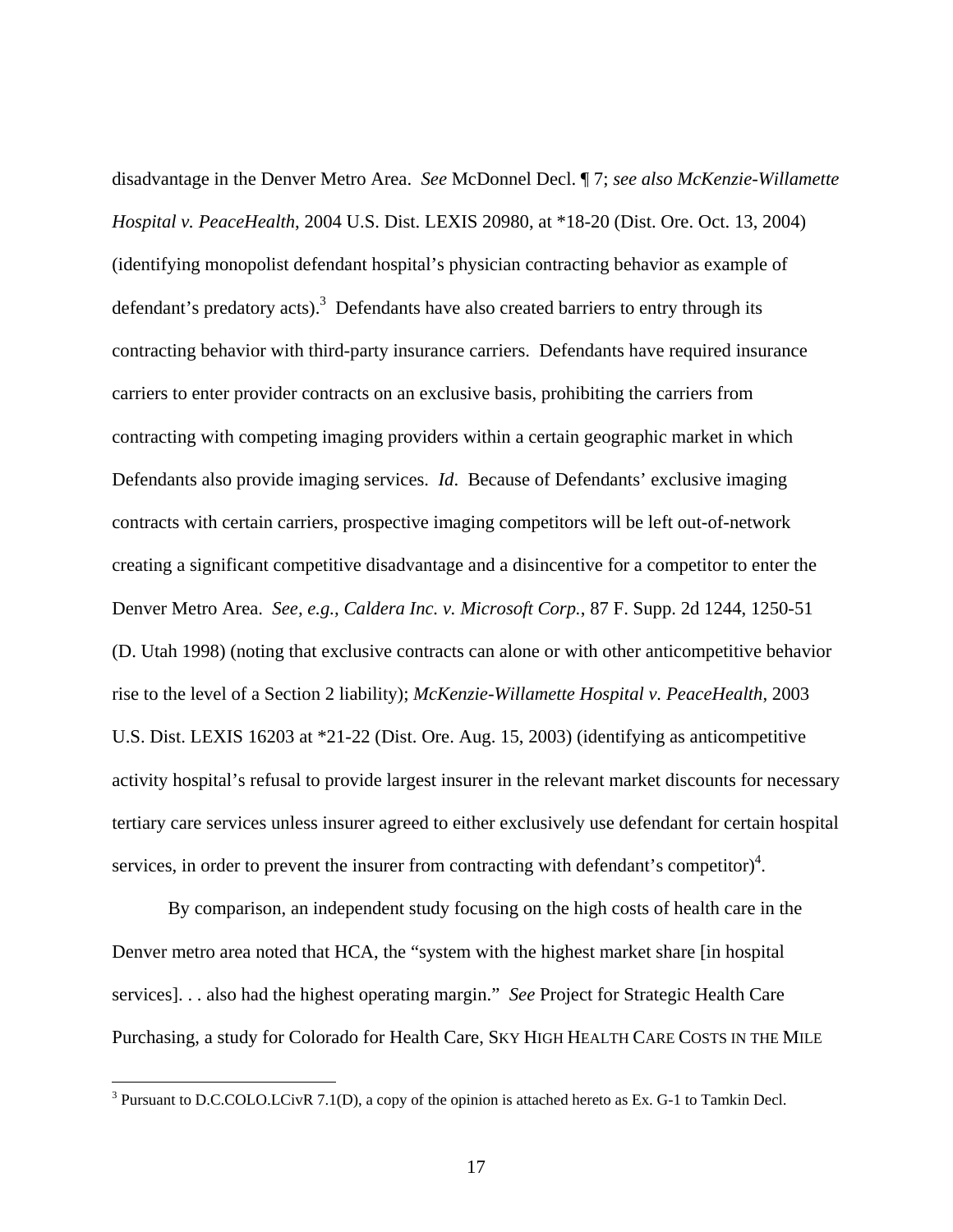HIGH CITY, at 9 (September 2005). *See* Ex. H to Tamkin Decl. According to that study, the average hospital operating margin in the United States in 2003 was only 4%. *Id*. Based on 2003 government data, HCA's operating margin was 29%. *Id*. In the local market, HCA's operating margin in 2003 ranged from nearly 2.5 times higher to almost five times higher than the operating margins of its major hospital services competitors. *Id*. This study was only focused on *hospital services* in which HCA *only* has a 32 percent market share. *Id.* Given Defendants' 70 percent market share in mammography services in the Denver Metro Area, its prices for mammography services which are twice that of other mammography providers, its contractual joint ventures locking-up large physician groups and its exclusive contracting, there is sufficient evidence to support the allegation that Defendants have monopoly power or, at the very least, there exists a dangerous probability that Defendants will achieve monopoly power.

## **3. Defendants are engaged in predatory acts to maintain their monopoly power in mammography services**

Defendants have engaged in a systematic campaign to maintain or obtain monopoly power in the relevant market. As the Third Circuit noted, the court must "look to the monopolist's conduct taken *as a whole* rather than considering each aspect in isolation." *LePage's Incorporated v. 3M*, 324 F.3d 141, 162 (3rd Cir. 2003) (emphasis added) (citing *Continental Ore Co. v. Union Carbide & Carbon Corp.*, 370 U.S. 690, 699 (1962)). Likewise, the Ninth Circuit observed that it "would not be proper to focus on specific individual acts of an accused monopolist while refusing to *consider their overall combined effect.*" *City of Anaheim v. S. Cal. Edison Co.,* 955 F.2d 1373, 1376 (9th Cir. 1992) (emphasis added).

 $\frac{1}{4}$  $4$  Pursuant to D.C.COLO.LCivR 7.1(D), a copy of the opinion is attached hereto as Ex. G-2 to Tamkin Decl.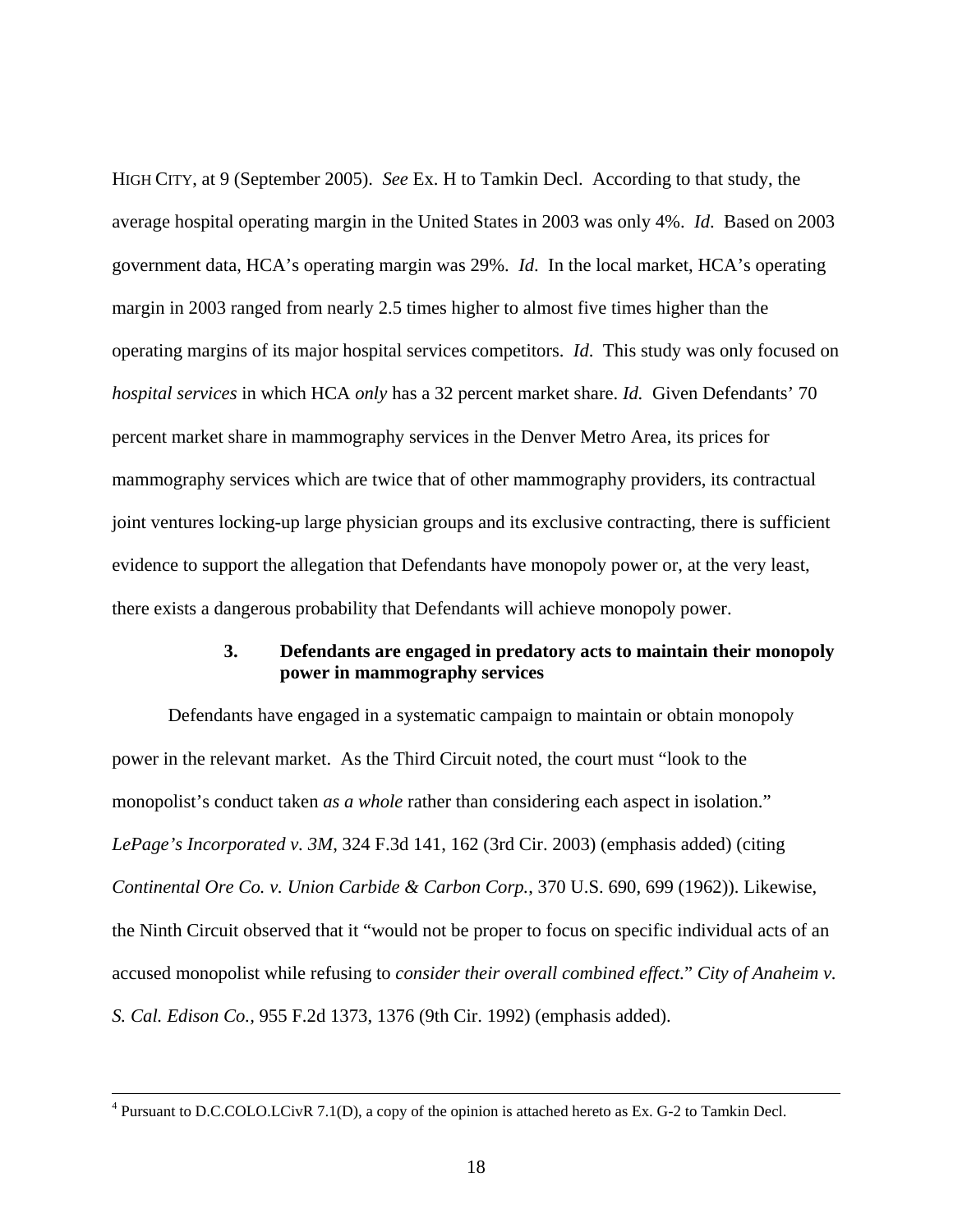Because of its monopoly share of the mammography services market, Defendants have billed to and received from United, twice the amount for mammography services than any other United in-network provider. *See* McDonnel Decl. ¶ 11. Now, by terminating the Imaging Agreements, Defendants will be able to receive even more money as an out-of-network provider from United members, a significant number of whom will have to continue to use Defendants' Imaging Facilities because of Defendants' market share. Further, the only way for United and its members to maintain contract with Defendants for mammography services is if United agrees to pay Defendants the predatory Mammography Access Fee. The Mammography Access Fee is a form of predatory pricing by a monopolist designed to extract higher prices from consumers. *See, e.g., LePage's*, 324 F.3d at 154 (upholding jury verdict for plaintiff, where the District Court found sufficient evidence that defendants' exclusionary conduct consisted of "bundling" rebate programs and exclusive dealing arrangements); *PeaceHealth*, 2004 U.S. Dist. LEXIS 20980 at \*8-14 (upholding jury verdict for plaintiff where the court found sufficient evidence that defendant's bundling of discounts for different categories of hospital services in addition to other exclusionary tactics were predatory acts resulting in harm to plaintiff and competition). Defendants' termination of the Imaging Agreements and the predatory Mammography Access Fee is directly related to its monopoly power in mammography services and the cause of higher prices for United and its members.

More important than, but related to, the increased prices is the lack of access to vital mammography services and the reduction in choice for consumers. Although in a different context, the Tenth Circuit has recognized as anticompetitive efforts those which reduce choice and raise prices very similar to what Defendants have done. In ruling on the NCAA's television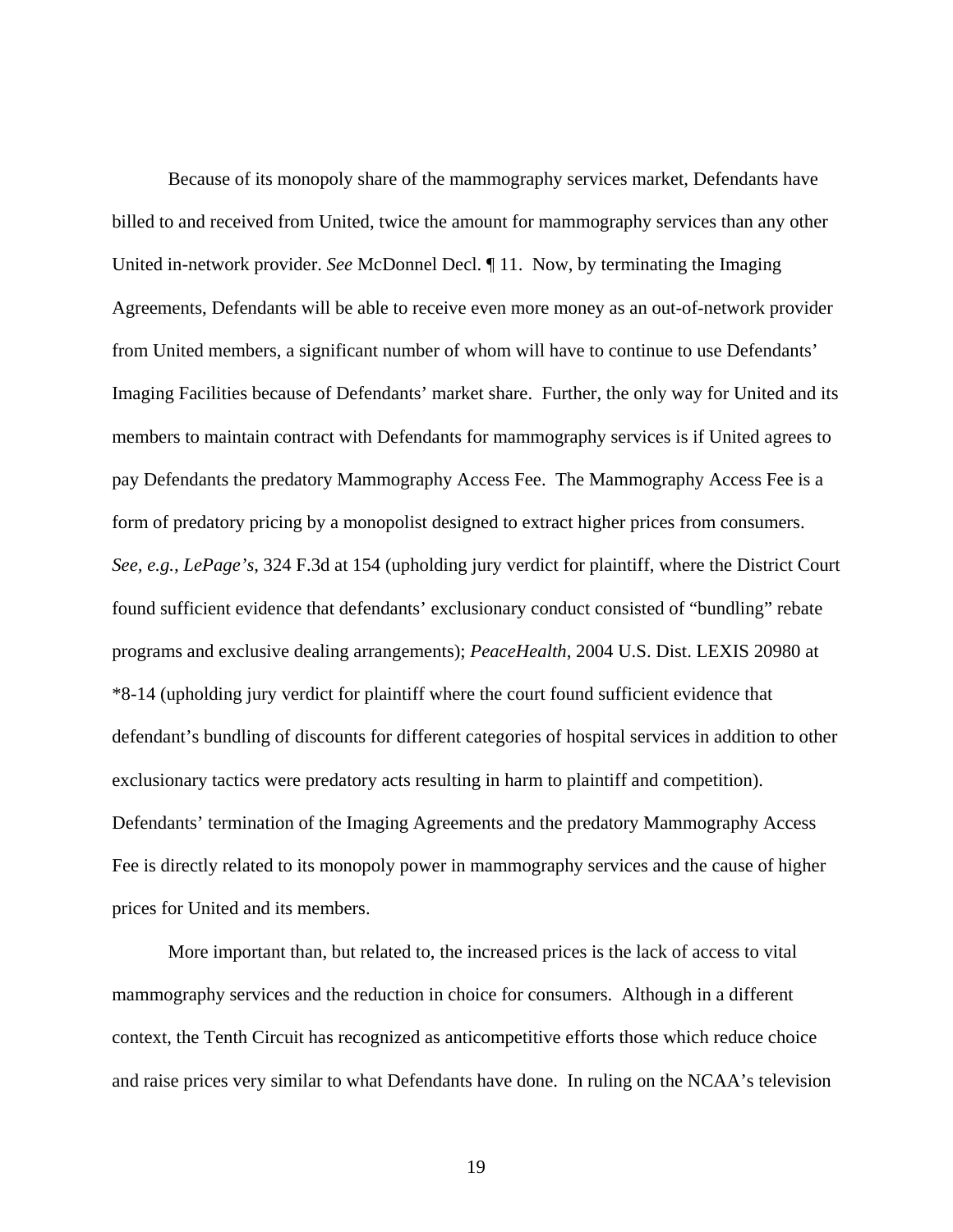plan which restricted how and when universities' could broadcast their college football games, the Court held the NCAA's actions as unlawful in that it "increases concentration in the marketplace; it prevents producers from exercising independent pricing and output decisions; it precludes broadcasters from purchasing a product for which there are no readily available substitutes; it facilitates cartelization." *Board of Regents of the University of Oklahoma v. NCAA*, 707 F.2d 1147, 1160 (10th Cir. 1983). Because Defendants' facilities will be "out-of-network" for United members, United's members will be faced with higher costs for mammography services if they seek them from the Defendants. However, instead of seeking even more costly mammography services at Defendants, members may seek care at the remaining in-network mammography providers. *See* McDonnel Decl. ¶ 16. However, if all of United's women members shifted from Defendants to the other mammography providers, possessing 30 percent or less of the mammography services market, wait time will increase for a procedure in which delay can be deadly. *Id.* ¶ 17. Alternatively, United's members may simply choose to forgo or put off having a mammogram done, either because Defendants' prices are too high or because there are too few reasonable prices alternatives in the market. Ultimately, Defendants' actions not only concentrate the health care provider market but further concentrate and consolidate their position in the mammography services market, as United members will ultimately be forced to go to other payers who agree to Defendants' pricing demands.

### **B. Access to United Members - Tortious Interference Claim**

In Count III of the Complaint, United alleges that HCA has interfered with United's contractual relationships with its members and employer customers with self-funded benefit plans by preventing United's access to its members who are patients in HCA facilities. To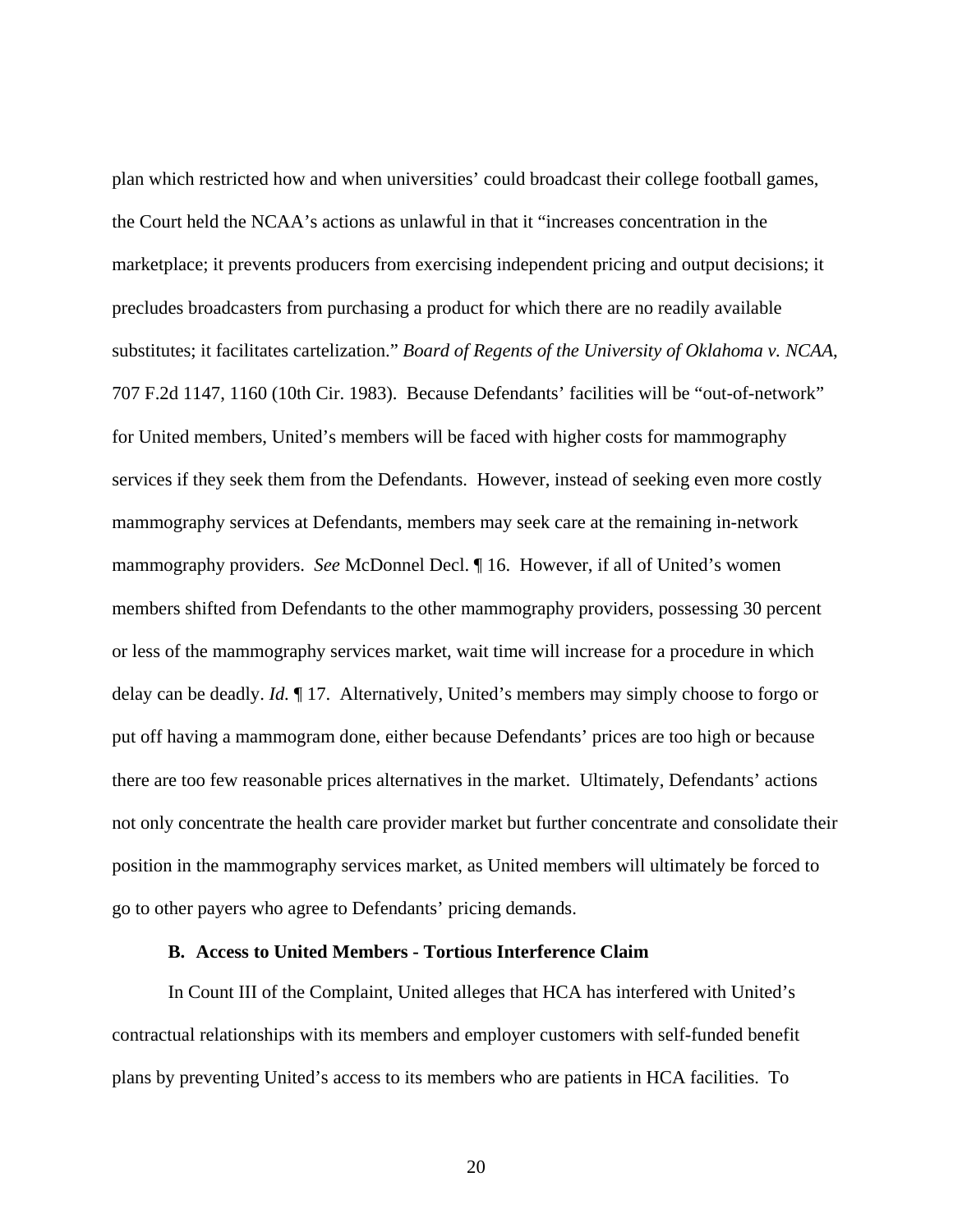prevail on its claim, United must establish that HCA intentionally and improperly interfered with United's contractual relationships with its members and self-funded employer customers by preventing United from advising its members on health care issues or causing United's advice to members to be more expensive or burdensome, resulting in pecuniary loss to United. *Westfield Dev. Co. v. Rifle Inv. Assoc.*, 786 P.2d 1112, 1117 (Colo. 1990).

United is likely to prove each of these elements and prevail on its tortious interference claim. First, there can be little doubt that HCA's efforts to bar United access to its members are intentional. HCA ceased providing United notification of United member-patient admissions at precisely the same time the termination of the Hospital Agreements became effective and ordered all of the Nurse Advocates out of its facilities shortly thereafter. HCA has further obstructed United's access to its patients by refusing to provide United with the room numbers of its members who are patients and refusing to connect telephone calls from United representatives to its members who are patients.

Second, HCA's actions are improper.<sup>5</sup> Allowing United access to its members provides a significant benefit to United members at no cost to HCA; by simply allowing United access to its members, United can assist it members in making decisions about affordable, quality health care options. Barring United access to its members, however, harms United and its members, at substantial benefit to HCA. By denying United notice of its member's admissions and access to its members who are patients at HCA facilities, it is difficult if not impossible for United to

 $\overline{a}$ 

<sup>&</sup>lt;sup>5</sup> The Colorado Supreme Court has identified numerous factors to be weighed in considering whether a party's interference was improper: a) the nature of the actor's conduct; 2) the actor's motive; 3) the interests of the other with which the actor's conduct interferes; 4) the interests sough to be advanced by the actor; 5) the social interests in protecting the freedom of the action of the actor and the contractual interests of the other; 6) the proximity or remoteness of the actor's conduct to the interference; and 7) the relations between the parties. *Westfield*, 786 P.2d at 1117-18 (citing Section 767 of the Restatement (Second) of Torts).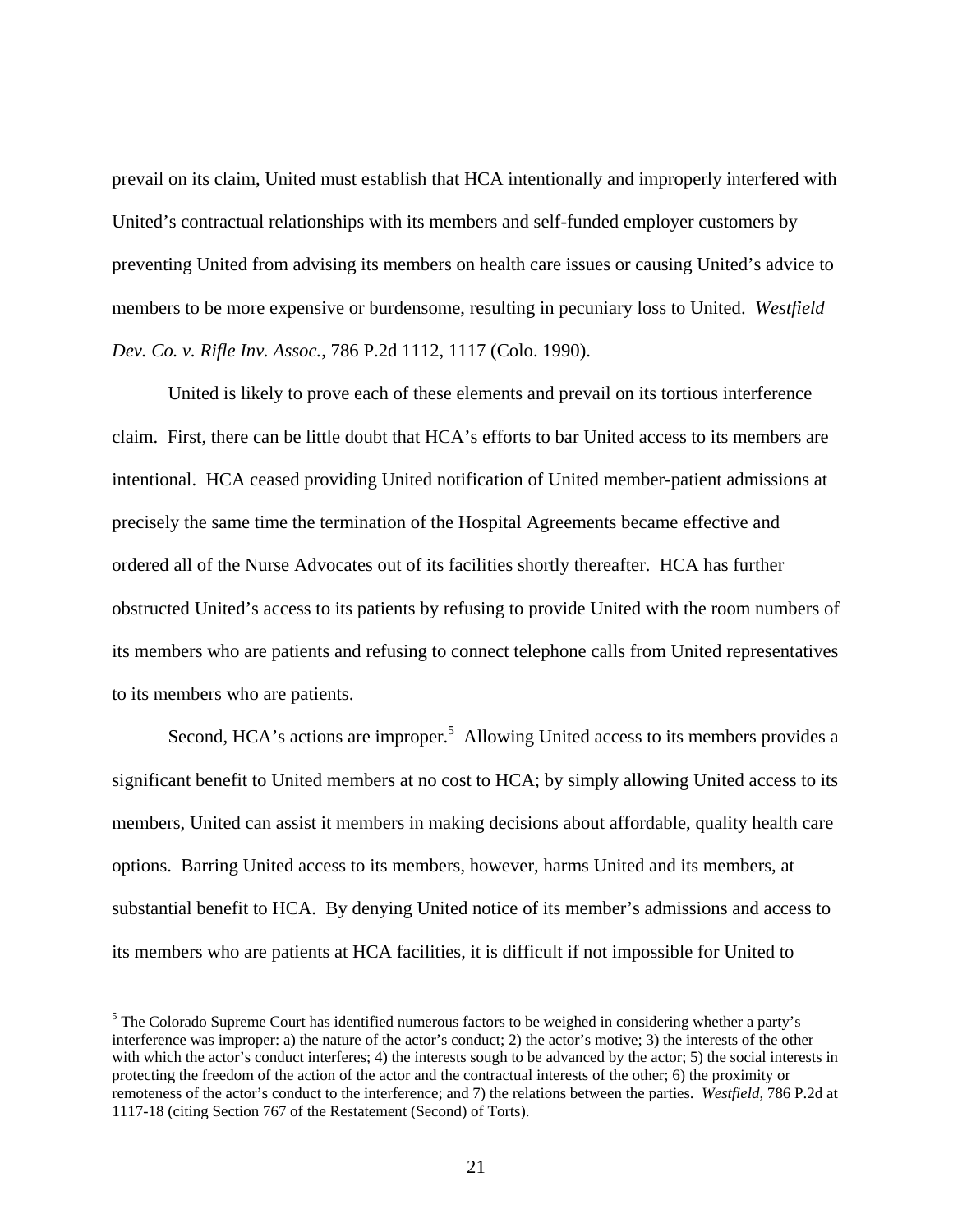contact and advise those patients on in-network health care alternatives to treatment at out-ofnetwork HCA facilities. At best, this requires United to take additional measures to contact its members who are patients, which costs United money and delays the timing of the advice to its members. At worst, it prevents United from providing *any* advice to its members. In either case, however, HCA benefits, because United members are more likely to remain in HCA facilities longer and thus pay higher out-of-network costs to HCA.

### **II. United Will Suffer Irreparable Harm Absent the Injunction**

#### **A. United need not prove irreparable harm on its antitrust claim**

 The Tenth Circuit has held that "[w]hen the evidence shows that the defendants are engaged in, or about to be engaged in, the act or practices prohibited by a statute which provides for injunctive relief to prevent such violations, irreparable harm to the plaintiffs need not be shown." *Star Fuel Marts, LLC v. Sam's East, Inc.,* 362 F.3d 639, 651-52 (10th Cir. 2004); *Kikumura v. Hurley,* 242 F.3d 950, 963 (10th Cir.2001) (quoting *Atchison, Topeka & Santa Fe Ry. Co. v. Lennen,* 640 F.2d 255, 259 (10th Cir.1981)); *see also Burlington N. R.R. Co. v. Bair,* 957 F.2d 599, 601 (8th Cir.1992) ("[I]t is not the role of the courts to balance the equities between the parties [where] Congress has already balanced the equities and has determined that, as a matter of public policy, an injunction should issue where the defendant is engaged in  $\cdots$  any activity which the statute prohibits.").

 United brings its antitrust claims under the Clayton Act. Section 16 of the Act, provides that "[a]ny person ... shall be entitled to sue for and have injunctive relief … against threatened loss or damage by a violation of the antitrust laws ... under the same conditions and principles ...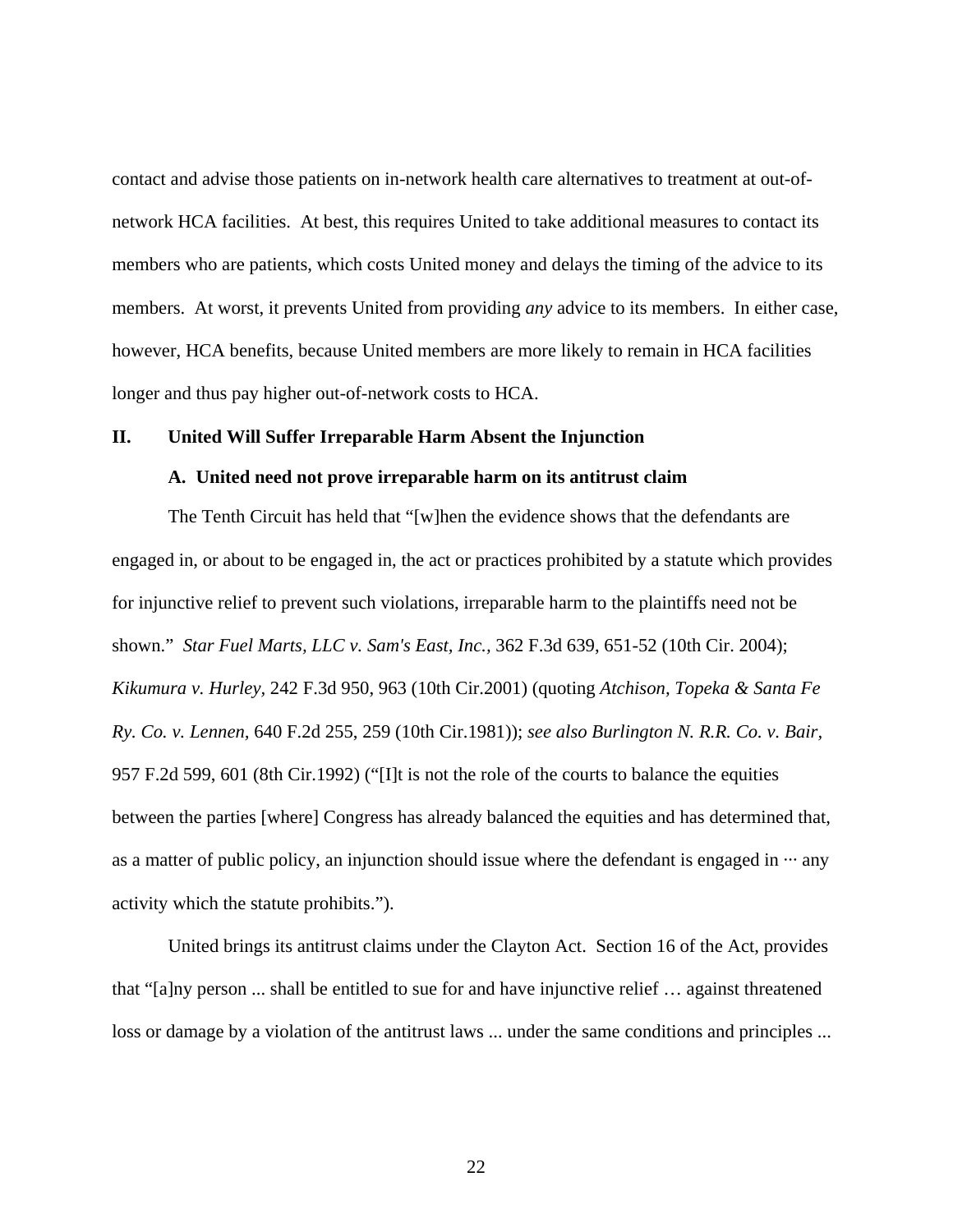[usually employed by] courts of equity." 15 U.S.C. § 26. As such, United need not make a demonstration of irreparable injury.

## **B. Nonetheless, United can demonstrate irreparable harm on both its antitrust and tortious interference claims**

 Defendants' actions strike to the heart of United's customer base. Since August 31, 2006, HCA has interfered with United's ability to provide its members who are patients with timely advice regarding affordable health, causing United members unnecessary confusion and expense. Starting on November 7, 2006, HCA will terminate United member's in-network access to over 70% of the imaging facilities that provide mammography services in the Denver Metro Area, denying members ready access to mammography facilities and raising costs.

 United has already felt the effect of Defendants' actions on its customer base, and if Defendants are not enjoined, United will undoubtedly feel an even greater effect beginning on September 22, 2006, this Friday, when United members and United's employer customers, will receive notice of the Imaging Defendants' termination of their contracts with United. These members and employer customers will start switching carriers during the fall insurance renewal periods. In fact, United has already received notice from many employer customers signifying their intent not to renew their insurance contracts with United based on the loss of Defendants' hospitals from United's network of providers, as Defendants posses a 35 percent of the hospital services market based on in patient discharge data. *See* Keyes Decl. ¶ 6. There is a highprobability that the loss of Defendants as the provider of *70 percent* of the mammography services will have as great if not a greater impact on employers' decision to renew with another insurance carrier.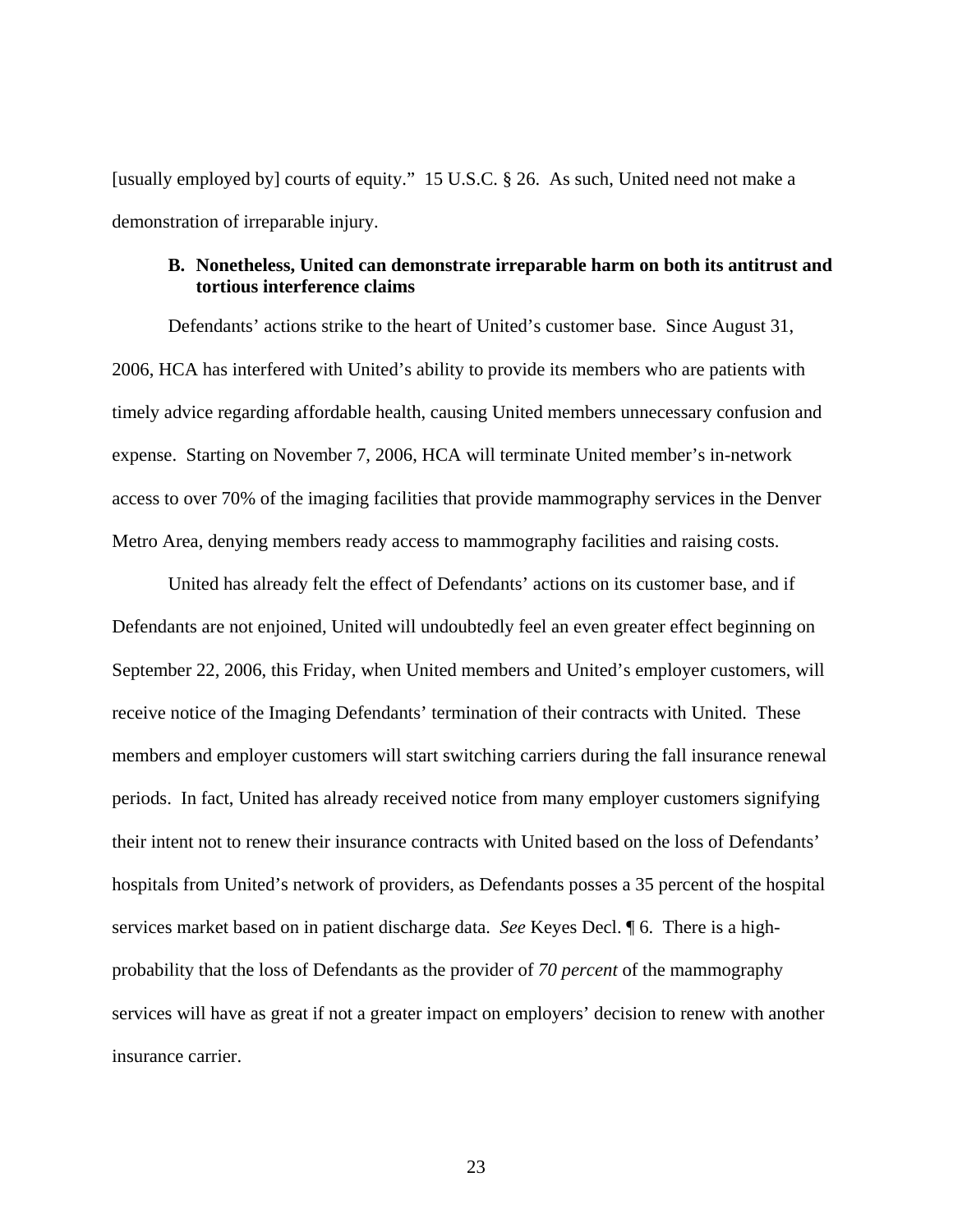The loss of customers is evidence of irreparable harm. *See, e.g., Dominion Video Satellite, Inc. v. Echostar Satellite Corp.,* 356 F.3d 1256, 1262 (10th Cir. 2004) (recognizing the loss of customers, competitive position or harm to goodwill are "factors courts normally rely upon to support a finding of irreparable harm"); *American Television and Commc'n. Corp. v. American Television and Commc'n. Corp.*, 651 P.2d 440, 445-46 (Colo. App. 1982) (recognizing plaintiff's loss of customers as evidence of irreparable harm to plaintiff's business worthy of injunctive relief). By terminating the Imaging Agreements and interfering with United's ability to advise its members, Defendants are forcing the members to leave United, causing undue harm to United's reputation in the marketplace, and forever damaging United's ability to compete for new members. *See Adolph Coors Co., v. Genderson & Sons, Inc.*, 486 F. Supp. 131, 137 (D. Colo. 1980) (granting injunctive relief against defendant whose actions injured the reputation

and goodwill of plaintiff).

# **III. The Unavoidable Injury To United's Customers, Reputation And Goodwill Far Outweighs Any Injury Defendants Might Suffer By Being Temporarily Restrained and Enjoined From Its Antitrust Violation**

The third factor courts consider is whether the threatened injury outweighs the harm the preliminary injunction might cause the opposing party. *Prairie Band of Potowatomi Indians v. Pierce*, 253 F.3d 1234, 1246 (10th Cir. 2001). Courts balance the respective injuries to each of the parties and determine in whose favor the scale tips. *Dominion Video Satellite*, 269 F.3d at 1157. Where the opposing party will suffer only monetary loss and the movant has established irreparable harm, the balance tips in favor of granting the injunction. *Id.* 

Here, the balance tips overwhelmingly in United's favor. Defendants only arguable detriment arising from the issuance of a preliminary injunction and temporary restraining order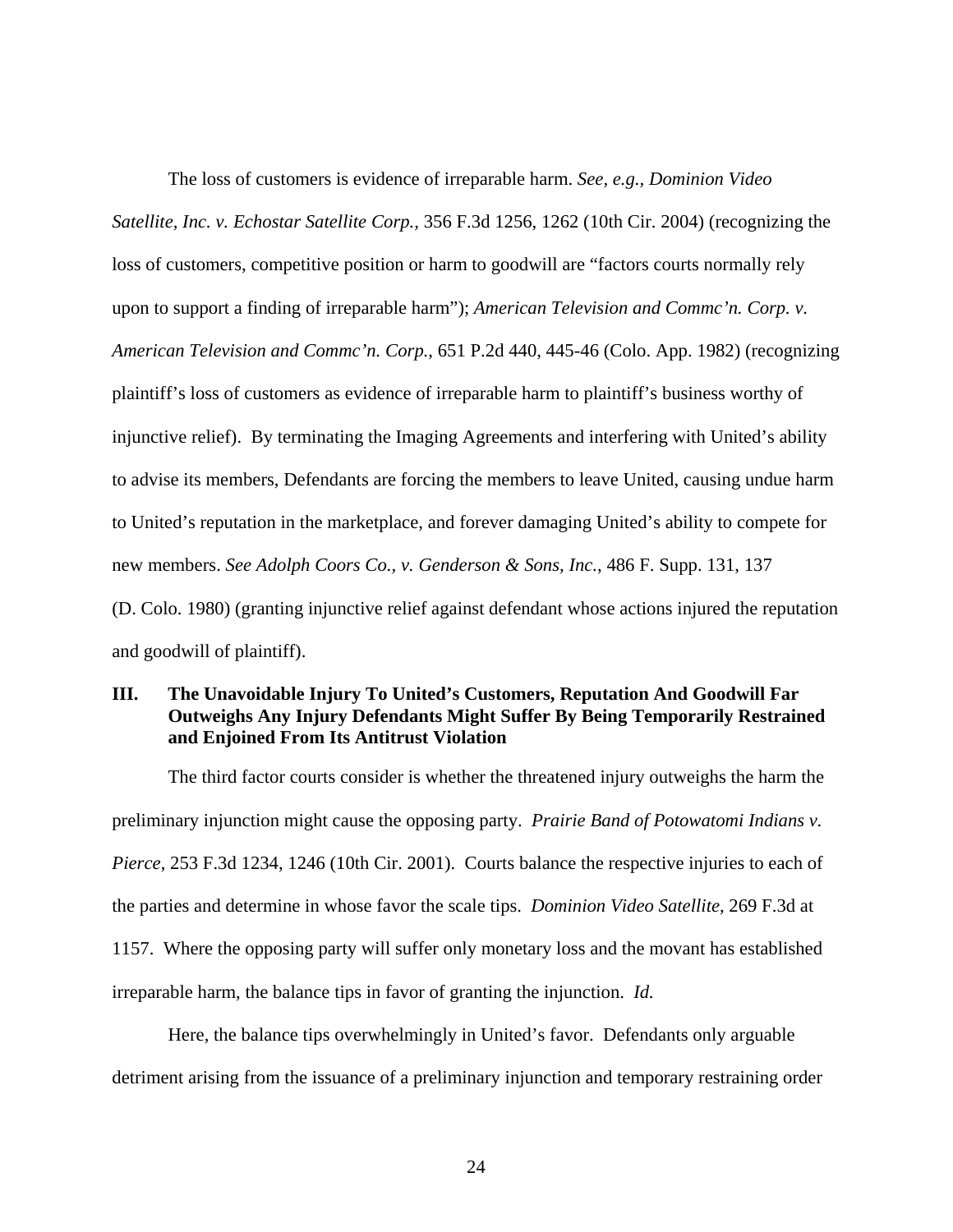allowing United access to its members and curbing its antitrust activities is losing additional profit by charging United member's higher out-of-network prices. *Id.* Of course, given its current monopoly power and its *current* rates for mammography services being twice as high as any other mammography provider in the Denver Metro Area, Defendants' argument would only be how much more in profit they could reap.

On the other hand, United's threatened harm and the harm to the public is extraordinary. United members will lose in-network access to a substantial percentage of imaging centers and have already lost ready access to advice on affordable health care alternatives from United Nurse Advocates. As a result of this loss in customer services, United may lose tens of thousands of members. This factor weighs heavily in favor of granting the temporary restraining order and preliminary injunction.

## **IV. The Public Interest Favors Temporarily Enjoining Defendants From Terminating The Imaging Agreements And Allowing United Access To Its Members**

United has over 400,000 members in the Denver Metro Area. These members need and deserve adequate access to health care facilities and information. Over 200,000 of United's members in the Denver Metro Area are women. The National Cancer Institute recommends that women 40 years of age and older should receive a mammogram at least every one to two years. *See* National Cancer Institute, "NCI Statement on Mammography Screening" at http://www.cancer.gov/newscenter/mammstatement31jan02 (last visited Sept. 15, 2006). *See*  Ex. I to Tamkin Decl. With Defendants' monopoly share of mammography services, women in the Denver Metro Area have very few choices for mammography services. Should Defendants be permitted to continue their antitrust violations and terminate the Imaging Agreements with United, United's women members will either have to seek care from the limited number of in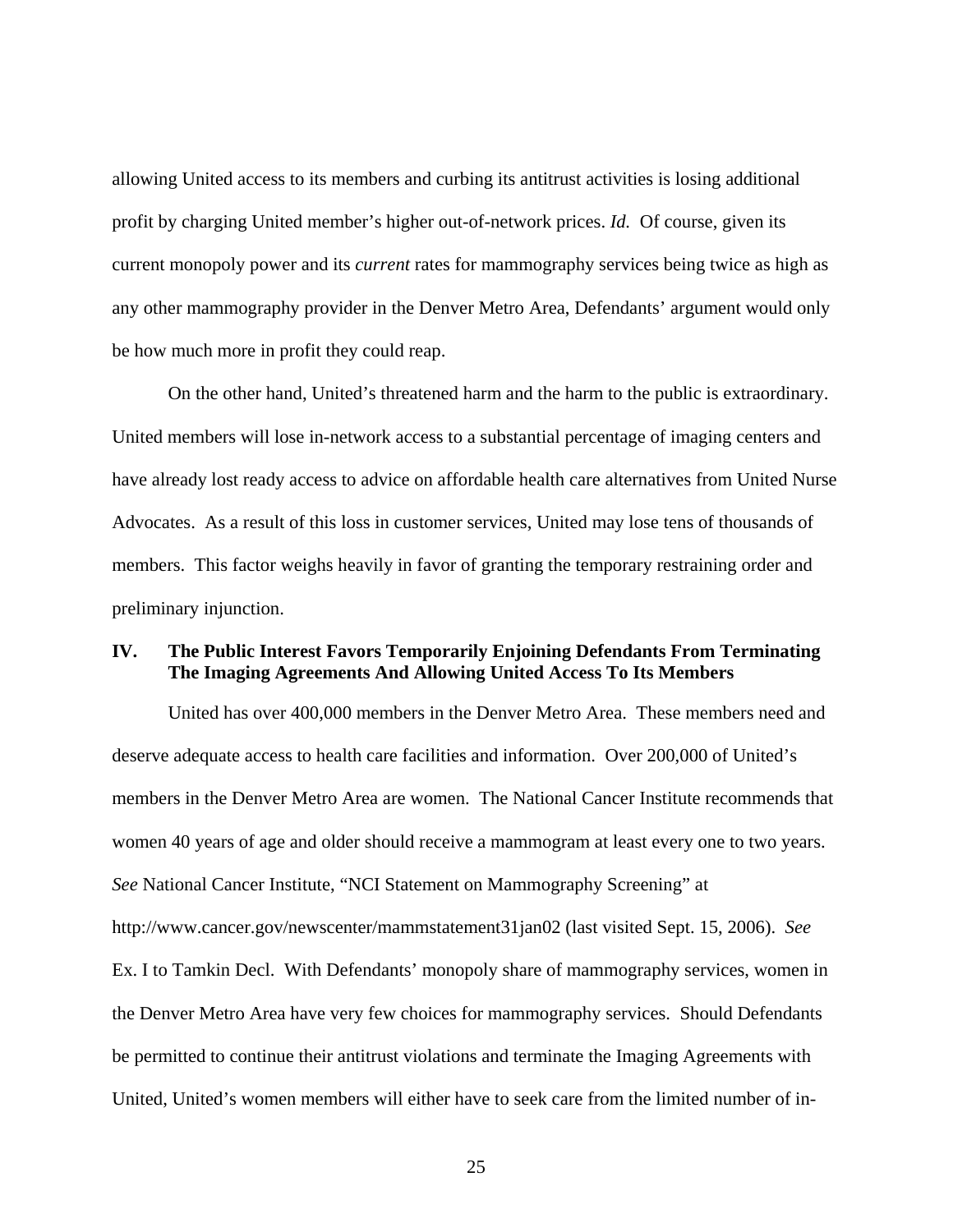network mammography providers who would be hard-pressed to cope with the influx of such a large number of additional patients or pay higher prices to the Imaging Defendants. Currently, Imaging Defendants' list prices for mammography services are *twice* as much as non-HCA mammography providers.

Medical treatment can be expensive, and United has an obligation to its members to advise them on affordable health care alternatives. Prior to the termination of the Hospital Agreements, United was able to track the admission of its members to HCA facilities and direct one of seven Nurse Advocates to advise the member-patient on his or her health care options. This service—at no cost to HCA—allowed United's member who are patients to make informed health care decisions and feel comfortable about those decisions.

It goes without saying that this denial of access and information about health care harms the public. No public policy supports the encouragement of baseless disregard of antitrust law to simply generate higher profits. No public policy supports the abuse and misuse of market power. No public policy supports a party taking actions that will put the public at extraordinary health risk. Rather, public policy supports ensuring the public is informed of issues regarding health care and health insurance. The public interest heavily favors grant of the relief United seeks.

## **V. HCA Is Unlikely To Be Harmed By The Injunction, Therefore No Bond Is Necessary**

The Court "has "wide discretion" under Rule 65(c) in determining whether to require security" for an injunction. *Winnebago Tribe of Nebraska v. Stovall*, 341 F.3d 1202, 1206 (10th Cir. 2002). A bond is unnecessary absent proof of a likelihood of harm to Defendants. *Id*. Defendants will not suffer any harm as the result of the injunction. Defendants agreed to the terms of the Imaging Agreement and have operated under those agreements for a number of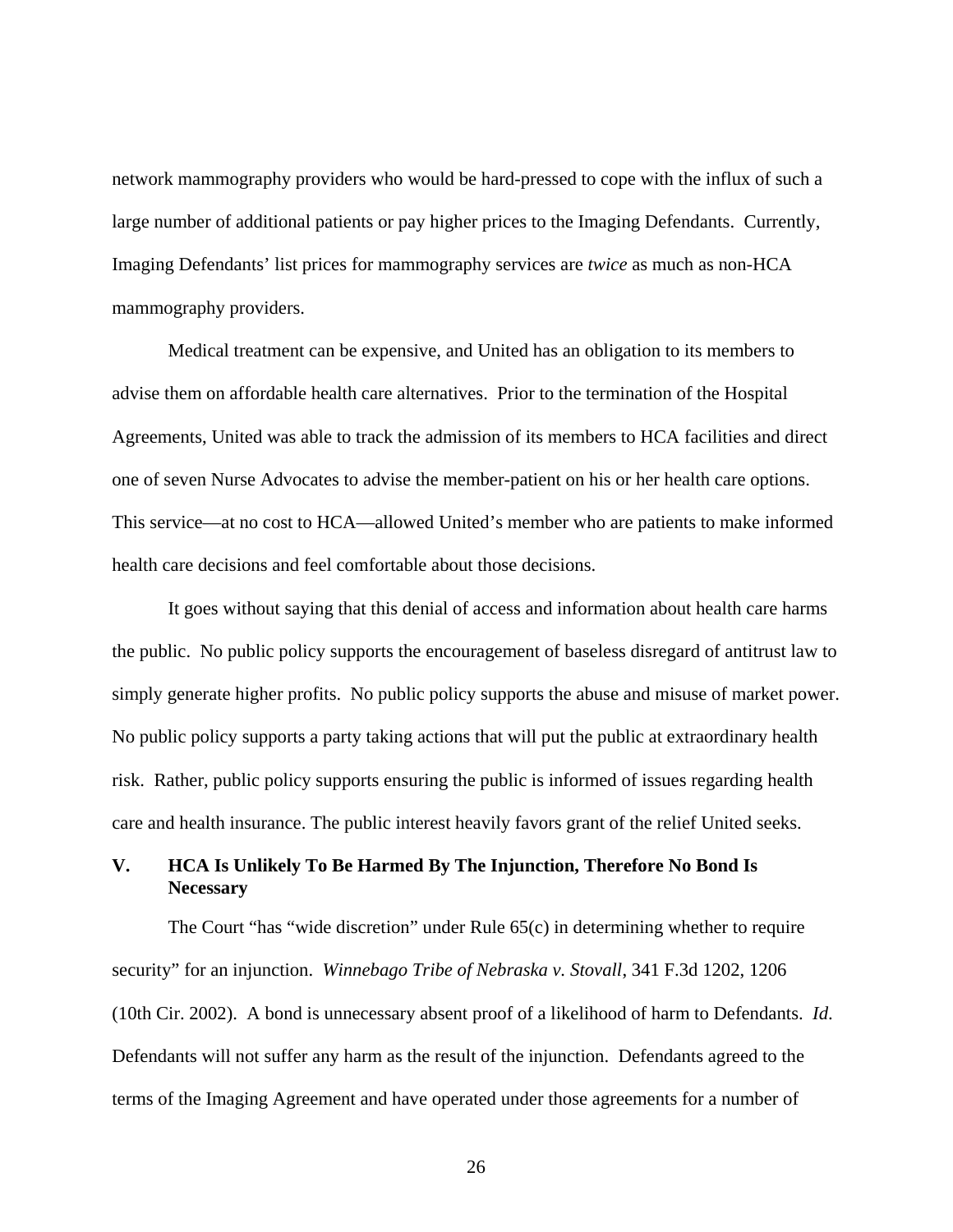years. Prohibiting Defendants from terminating the Imaging Agreements merely extends the terms of those contracts. In addition, allowing United access to its members who are patients at HCA facilities costs HCA nothing and causes no harm. Indeed, for years HCA has permitted United access to its members who are patients. There is no need for a bond.

#### **CONCLUSION**

WHEREFORE, United respectfully requests that the Court enter an Order temporarily restraining and preliminarily enjoining Defendants, their employees, owners, agents, subsidiary entities, parent entities and all individuals and entities acting by, through, under or in concert with them as follows:

(1) Pending a hearing on Plaintiffs' Motion for Preliminary Injunction and until further Order from this Court, the Defendants are enjoined from terminating the Imaging Contracts with United.

(2) The notices dated August 9 and 11, 2006, from the Imaging Defendants to United, which purport to terminate the Imaging Agreements as of November 9, 2006, are declared null and void.

(3) Defendants are enjoined from demanding payment of any higher fee for hospital services in order to secure access by United to women's imaging services, such as mammography services.

(4) Defendants, are enjoined from denying access to United and its Nurse Advocates to HCA facilities in the Denver Metro Area for purposes of contacting United members, from refusing to disclose to United information concerning United member room numbers, from denying United the right to communicate with Untied members who are patients in HCA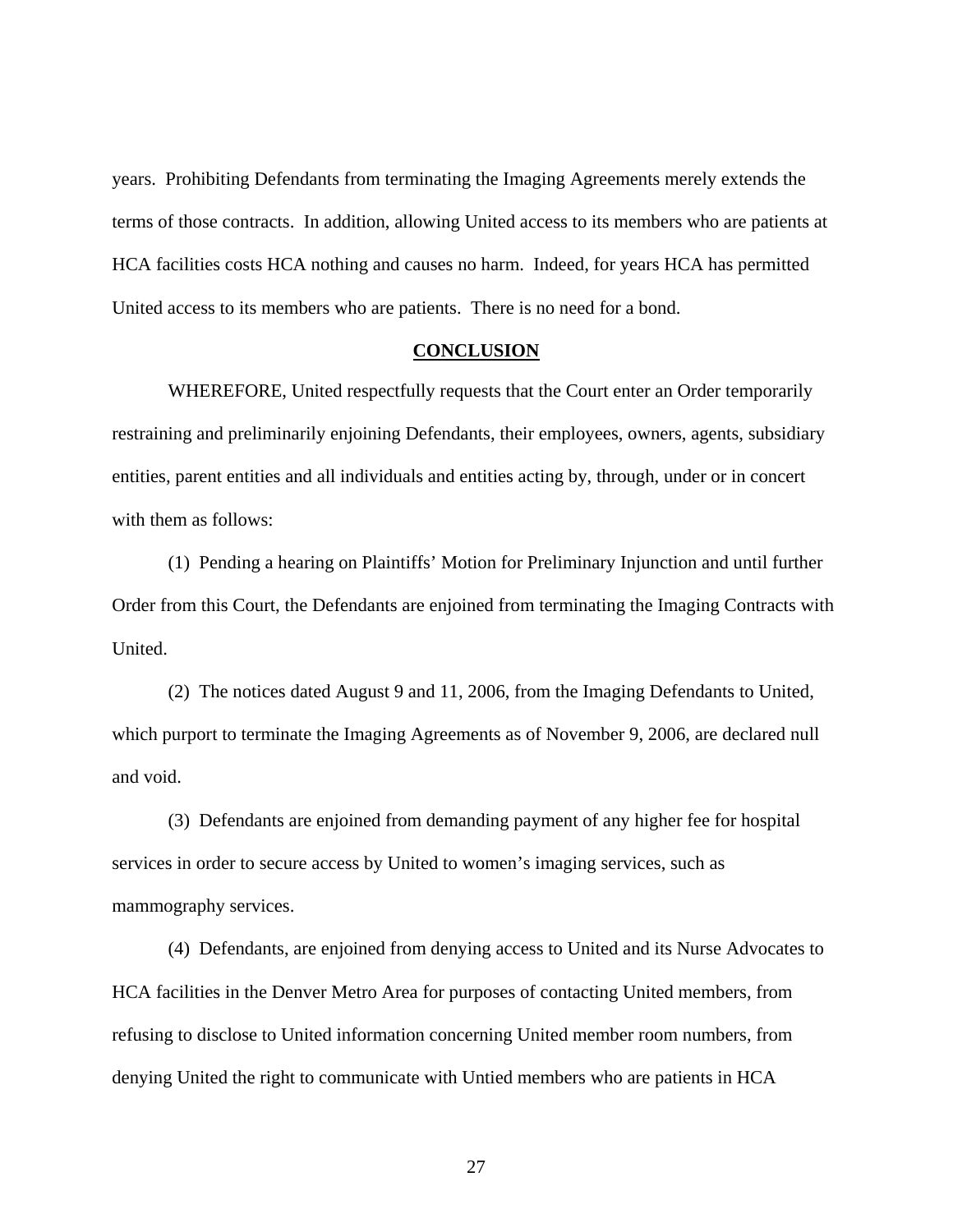facilities, in person or by telephone, and shall cooperate with United in identifying when United members are admitted to HCA facilities.

## AND FURTHER ORDERED that:

(1) Plaintiffs are not required to post a bond because it is not likely that Defendants will suffer any harm from this Temporary Restraining Order.

(2) Such other relief as the Court deems just an appropriate, including setting a time for a Preliminary Injunction Hearing.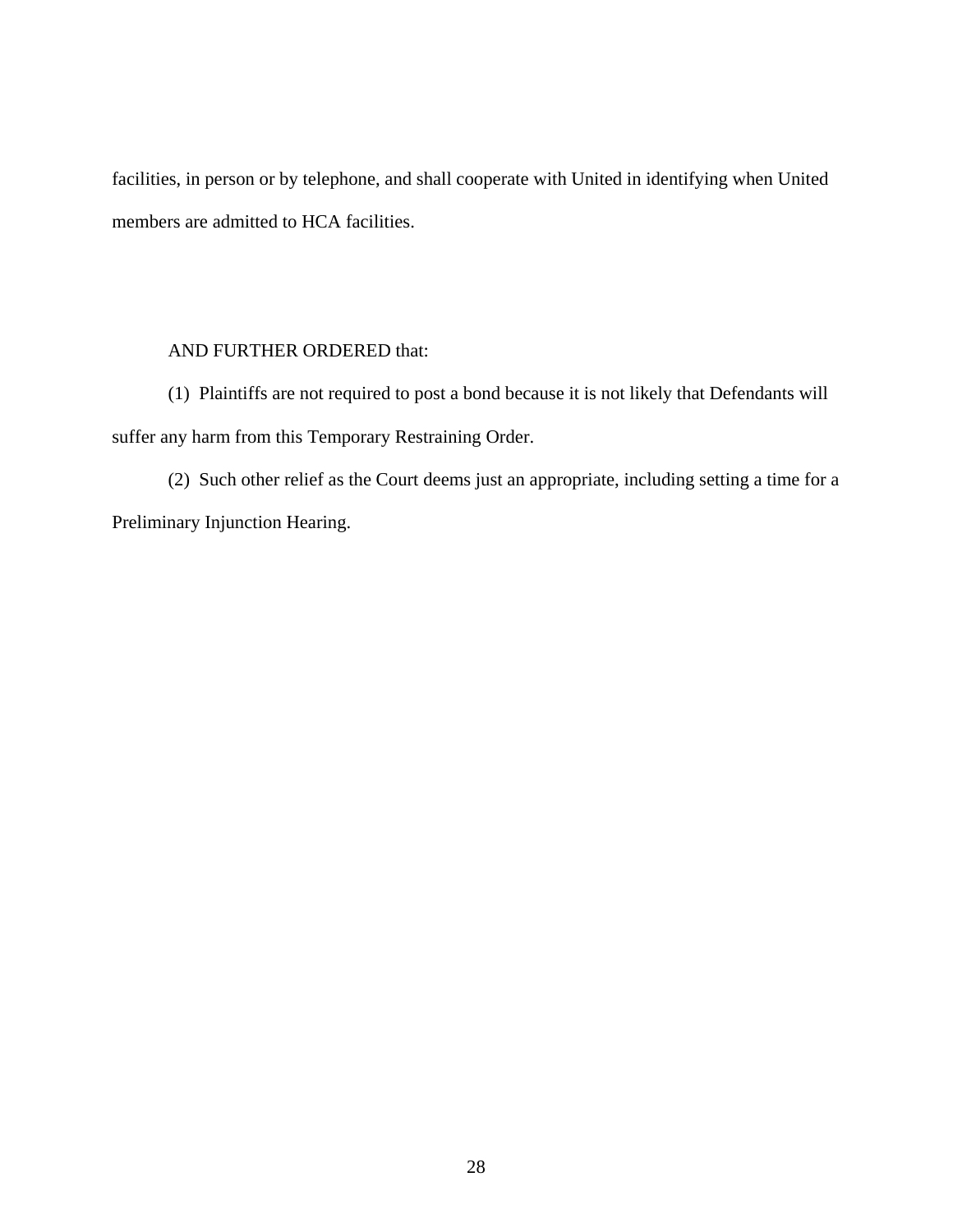**Certification of Compliance with D.C.DOLO.LCivR 7.1A and 65.1A:** Concurrent with the efiling of this case, counsel for Plaintiffs e-mailed the Complaint, Motion for Temporary Restraining Order, and all other documents filed therewith, to the general counsel for Defendants. In addition, counsel for Plaintiffs spoke with the general counsel for HealthONE, Elizabeth Carver, by telephone explaining that the Complaint and the Motion for Temporary Restraining Order were about to be filed. Given the nature of the relief sought, it is presumed that Defendants oppose the Motion for Temporary Restraining Order. Ms. Carver indicated that she would begin the process of working with the HCA, Inc's general counsel to obtain local counsel. Plaintiffs' counsel inquired whether Defendants would stipulate to the entry of the relief requested in the Motion pending a hearing on the request for a preliminary injunction. Ms. Carver was not in a position to respond without having retained local counsel.

Respectfully submitted this 18th day of September, 2006.

s/ Gregory S. Tamkin

 $\overline{a}$ 

Gregory S. Tamkin Evan M. Rothstein DORSEY & WHITNEY LLP Republic Plaza Building, Suite 4700 370 Seventeenth Street Denver, CO 80202-5647 Telephone: (303) 629-3400 FAX: (303) 629-3450 Email: Tamkin.Greg@dorsey.com Rothstein.Evan@dorsey.com